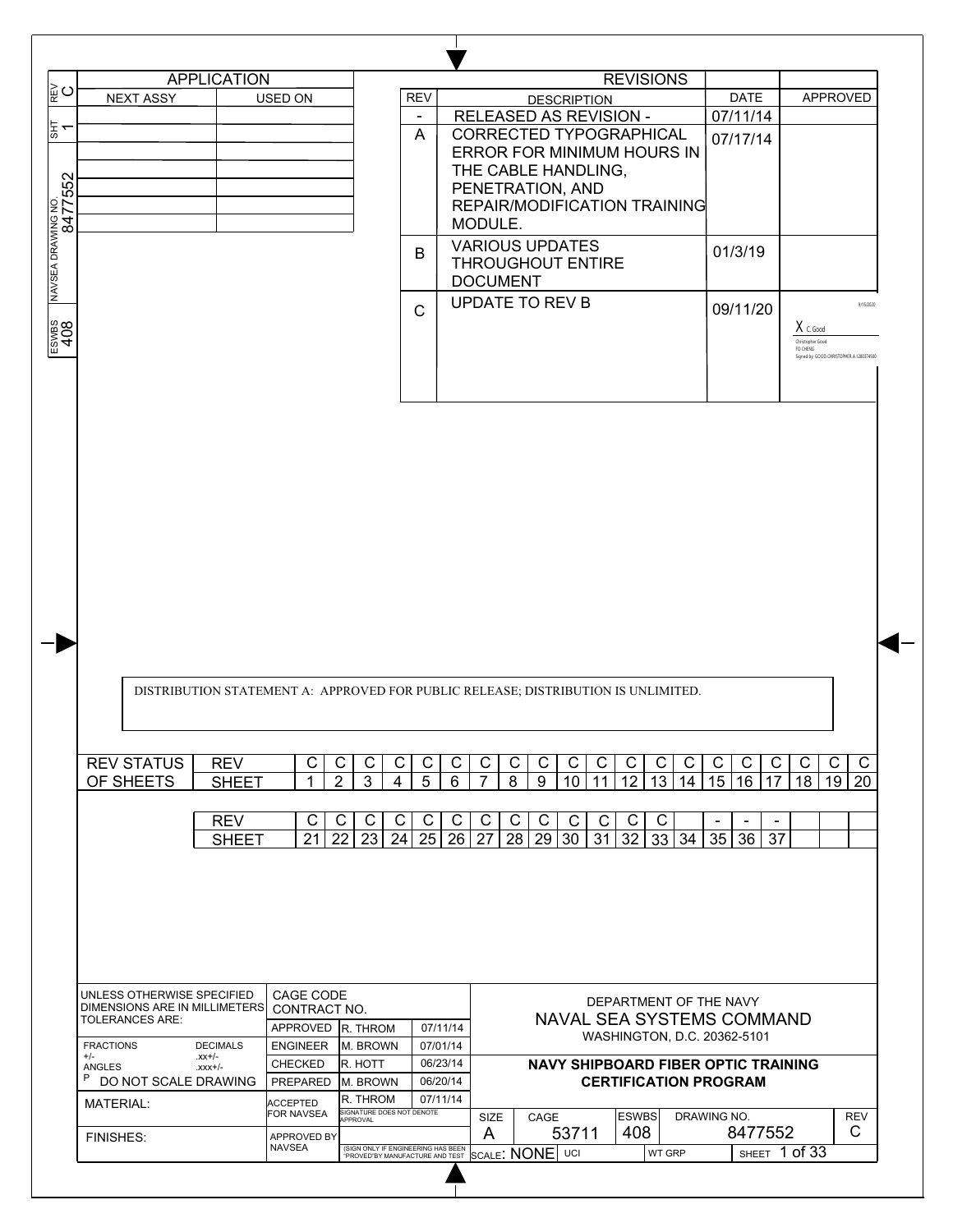FOREWARD

 $\overline{\phantom{a}}$  $\overline{\phantom{a}}$  $\overline{\phantom{a}}$ 

§<br>⊘

 $\overline{\phantom{a}}$  $\overline{\phantom{a}}$ 

 $\overline{\phantom{a}}$ 

 $\frac{200}{408}$ 

ESWBS NAVSEA DRAWING NO.  $\frac{1}{817}$  REV 8477552 2 1. This NAVSEA Drawing provides detailed information and guidance about the Navy Shipboard Fiber Optic Training Certification Program. The Navy Shipboard Fiber Optic Training Certification Program provides the requirements for and certifies training organizations to provide training of Navy Shipboard installation methods and procedures and the use of Navy qualified/approved fiber optic components for such installations. Naval Surface Warfare Center Dahlgren Division (NSWCDD) Fiber Optics Section, the Navy's Fiber Optic Technical Direction Agent (TDA), is the certifying organization.

2. Beneficial comments (recommendations, additions, deletions) and any pertinent data which may be of use in improving this NAVSEA Drawing should be addressed to: Department of Navy, Naval Surface Warfare Center, Dahlgren Division, ATTN: Fiber Optics Section, 17214 Avenue B Suite 126, Dahlgren, VA 22448-5147 or emailed to DLGR\_NSWC\_FO\_ENG@NAVY.MIL.

| SIZE                             | CAGE |       | <b>IESWBS</b> | DRAWING NO.   |              |         | RF\ |
|----------------------------------|------|-------|---------------|---------------|--------------|---------|-----|
|                                  |      | 53711 | 408           |               | 8477552      |         |     |
| $\,$ scale: $\,$ NONE $\,$ I uci |      |       |               | <b>WT GRP</b> | <b>SHEET</b> | 1 of 33 |     |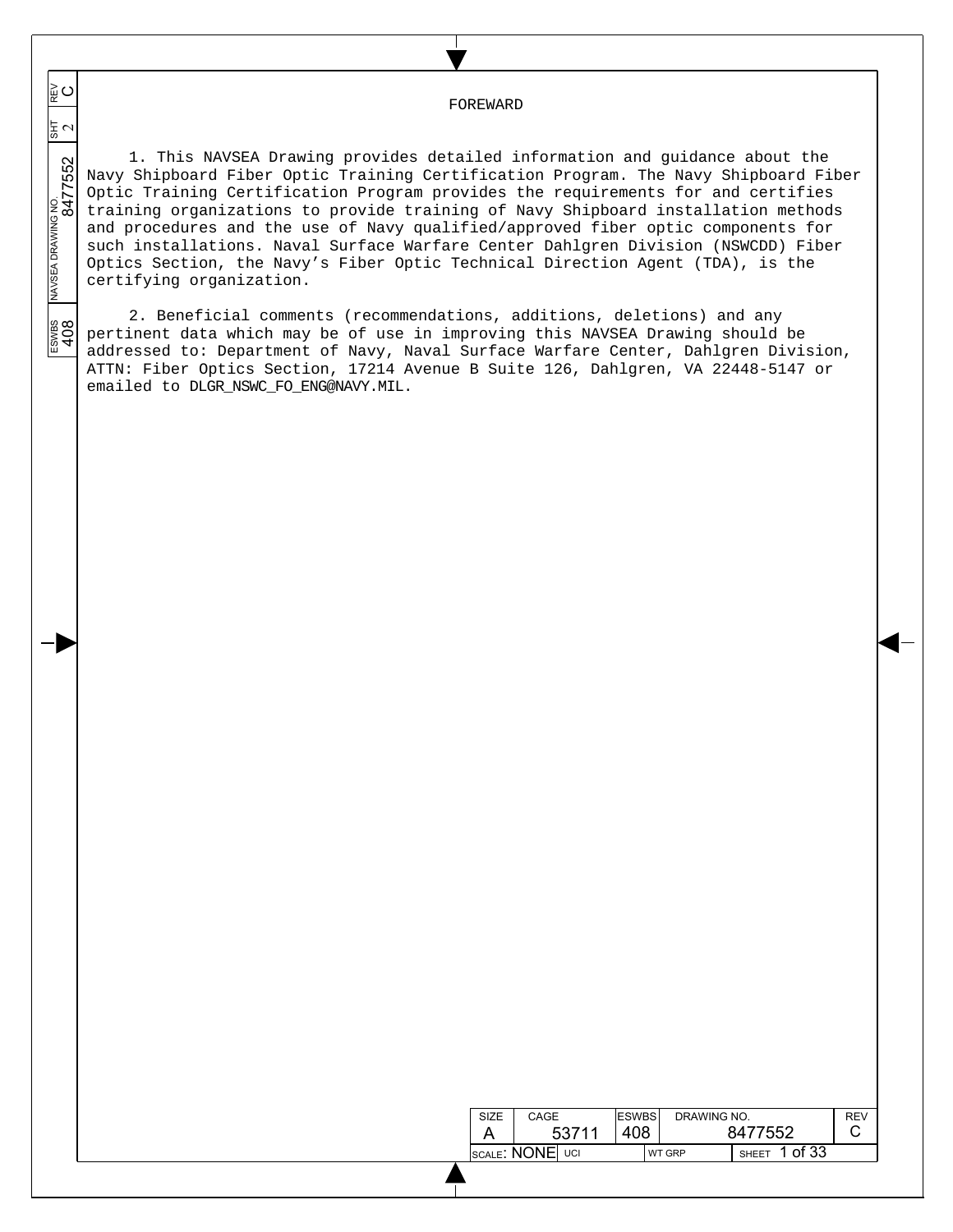| ∥⊵ບ                                                     | <b>CONTENTS</b>                                                                                                                                                                                                                                                 |
|---------------------------------------------------------|-----------------------------------------------------------------------------------------------------------------------------------------------------------------------------------------------------------------------------------------------------------------|
|                                                         | <b>SECTION</b><br><b>SHEET</b>                                                                                                                                                                                                                                  |
| $\frac{1}{2}$ $\sigma$<br>NAVSEA DRAWING NO.<br>8477552 | $1$ .<br>2.<br>3.<br>4.<br>5.<br>6.<br>A.2 Initiating the 10 U.S. CODE §2563 WFPP Process  28<br><b>FIGURE</b><br><b>SHEET</b>                                                                                                                                  |
|                                                         | Figure 1. Training Certification Process Block Diagram. 13<br>Figure A4. Certification of Non-Competition Template 32<br><b>TABLE</b><br><b>SHEET</b><br>Table 1. Training Scenario Example<br>.25<br>DRAWING NO.<br><b>ESWBS</b><br><b>REV</b><br>CAGE<br>SIZE |
|                                                         | 53711<br>408<br>8477552<br>C<br>A<br>SHEET 1 of 33<br>SCALE: NONE UCI<br>WT GRP                                                                                                                                                                                 |
|                                                         |                                                                                                                                                                                                                                                                 |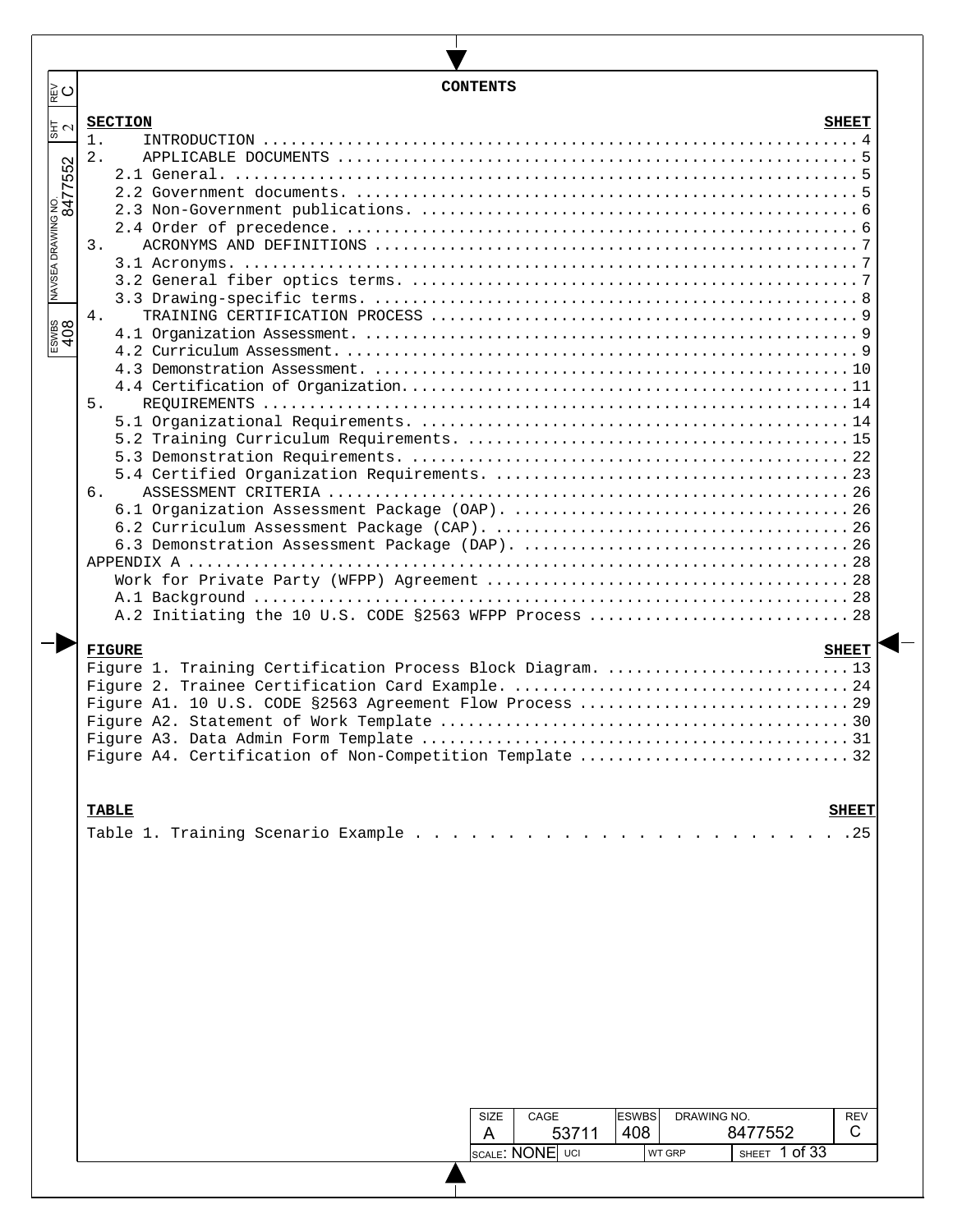### **1. INTRODUCTION**

The use of fiber optics aboard Navy ships is on the rise. The requirements (i.e., components and installation methods) levied upon systems using fiber optics in the shipboard environment, including the fiber optic cable plant (FOCP), differs from the requirements for typical commercial fiber optic applications. As such, it is imperative that strict adherence to Navy standards-based methods and procedures and the use of Navy qualified/approved fiber optic components for shipboard fiber optic installation efforts be observed.

To help ensure that the personnel that are performing, supervising, or inspecting the installations of fiber optics aboard Navy ships (i.e., New Construction, Intermediate and Depot levels) are using Navy standards-based methods and procedures, and are using Navy qualified/approved fiber optic components, it is important that these personnel receive the appropriate training. This training encompasses the use of Navy standards-based methods and procedures, and Navy qualified/approved fiber optic components for shipboard fiber optic installation efforts, as opposed to training encompassing the use of non-approved commercial installation practices and non-approved commercial-off-the-shelf (COTS) components for fiber optics.

To address this training need, this NAVSEA Drawing describes the Navy Shipboard Fiber Optic Training Certification Program and provides the requirements for training organizations to be certified by the Naval Surface Warfare Center Dahlgren Division (NSWCDD) Fiber Optics Section, the Navy Fiber Optic Technical Direction Agent (TDA). Training organizations certified under the Navy Shipboard Fiber Optic Training Certification Program will be placed on a Certified Fiber Optics Trainer List (CFOTL). The CFOTL is intended to guide shipbuilding, alteration and installation teams (AITs), and other organizations in choosing a training organization to train their employees on Navy Shipboard Fiber Optics. Any training organization included on the CFOTL is acceptable for training fiber optics in accordance with Navy standards, thus providing high confidence that the trainees are receiving accurate Navy shipboard fiber optic training on current methods and procedures, and on Navy qualified/approved fiber optic components.

The following sections define the Navy Shipboard Fiber Optic Training Certification Program and the associated processes, procedures, and requirements for an organization to become certified to train Navy Shipboard Fiber Optics to fiber optic installers, supervisors, and quality assurance (QA) inspection personnel.

| SIZE            | CAGE  | <b>ESWBS</b> | DRAWING NO.   |                       | <b>REV</b> |
|-----------------|-------|--------------|---------------|-----------------------|------------|
|                 | 53711 | 408          |               | 8477552               |            |
| SCALE: NONE UCI |       |              | <b>WT GRP</b> | of 33<br><b>SHEET</b> |            |

NAVSEA DRAWING NO.<br>8477 ESWBS NAVSEA DRAWING NO.  $\frac{1}{817}$  REV 8477552 2

 $\frac{200}{400}$ 

 $\overline{\phantom{a}}$  $\overline{\phantom{a}}$  $\overline{\phantom{a}}$ 

≩໐

동지

 $\overline{\phantom{a}}$  $\overline{\phantom{a}}$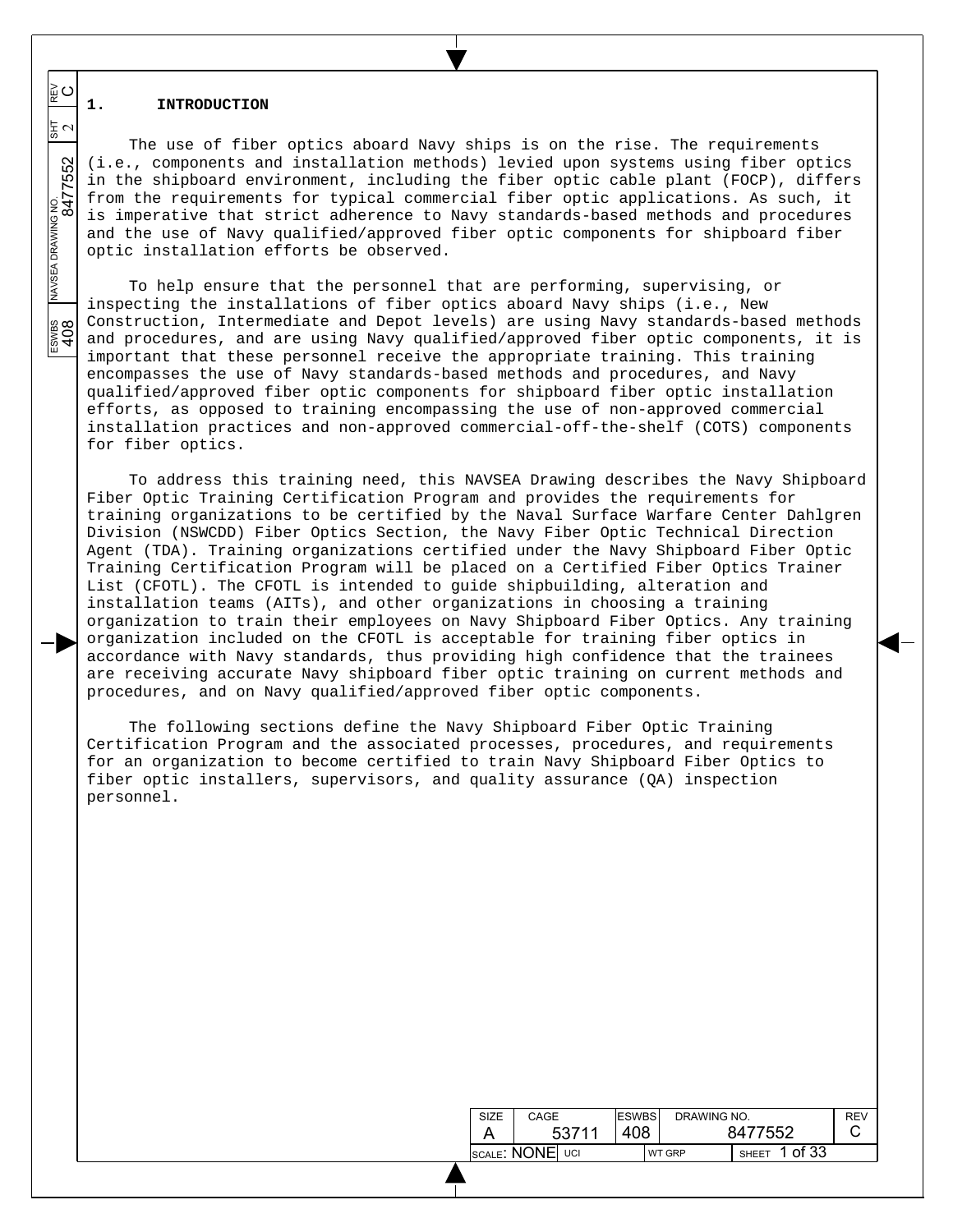### **2. APPLICABLE DOCUMENTS**

 $\frac{1}{2}$ 2.1 General.

 $\overline{\phantom{a}}$  $\overline{\phantom{a}}$  $\overline{\phantom{a}}$ 

≩໐

 $\overline{\phantom{a}}$  $\overline{\phantom{a}}$ 

 $\overline{\phantom{a}}$ 

The documents listed in this section are specified in Sections 3, 4, 5, and 6 of this NAVSEA Drawing. While every effort has been made to ensure the completeness of this list, drawing users are cautioned that they must meet all specified requirements documents cited in Sections 3, 4, 5, and 6 of this drawing, whether or not they are listed in this section.

2.2 Government documents.

2.2.1 Specifications, standards and handbooks.

ESWBS NAVSEA DRAWING NO.  $\frac{1}{817}$  REV 8477552 2 The following specifications, standards and handbooks form a part of this drawing to ESWES<br>408 the extent specified herein. Unless otherwise specified, the issues of these documents are those cited in the solicitation or contract.

DEPARTMENT OF DEFENSE STANDARDS

MIL-STD-2042 - Fiber Optic Cable Topology Installation, Standard Methods for Naval Ships MIL-STD-2052 - Fiber Optic Systems Design MIL-HDBK-2051 - Military Handbook, Fiber Optic Shipboard Cable Topology Design Guidance MIL-STD-1678 - Fiber Optic Cabling Systems Requirements and Measurements

(Unless otherwise indicated, copies of the above specifications, standards, and handbooks are available online at https://quicksearch.dla.mil/ or from the Standardization Documents Order Desk, 700 Robbins Ave, Building 4D, Philadelphia, PA 19111-5094.)

2.2.2 Other Government documents.

The following other Government documents form a part of this drawing to the extent specified herein. Unless otherwise specified, the issues are those cited in the solicitation or contract.

DEPARTMENT OF DEFENSE DRAWINGS

NAVSEA DRAWING 6877804 - Jumpers, Test Equipment Fiber Optic

POLICY LETTERS, ENGINEERING REPORTS, METHOD UPDATES, and APPROVED PARTS, TOOLS, AND EQUIPMENT LISTS

NSWCCD-SSES ltr 9504 Ser 9542/09, 30 MAY 1997, Subj: Criteria for Shipboard Usage of Military Fiber Optic Components

NSWCCD-SSES ltr 9504 Ser 9542/11, 30 MAY 1997, Subj: Shipboard Applications Proper Measurement of Cable Assembly Link Loss

| <b>SIZE</b>     | CAGE  | <b>ESWBS</b> | DRAWING NO.   |                         | REV |
|-----------------|-------|--------------|---------------|-------------------------|-----|
|                 | 53711 | 408          |               | 8477552                 |     |
| SCALE: NONE UCI |       |              | <b>WT GRP</b> | 1 of 33<br><b>SHEET</b> |     |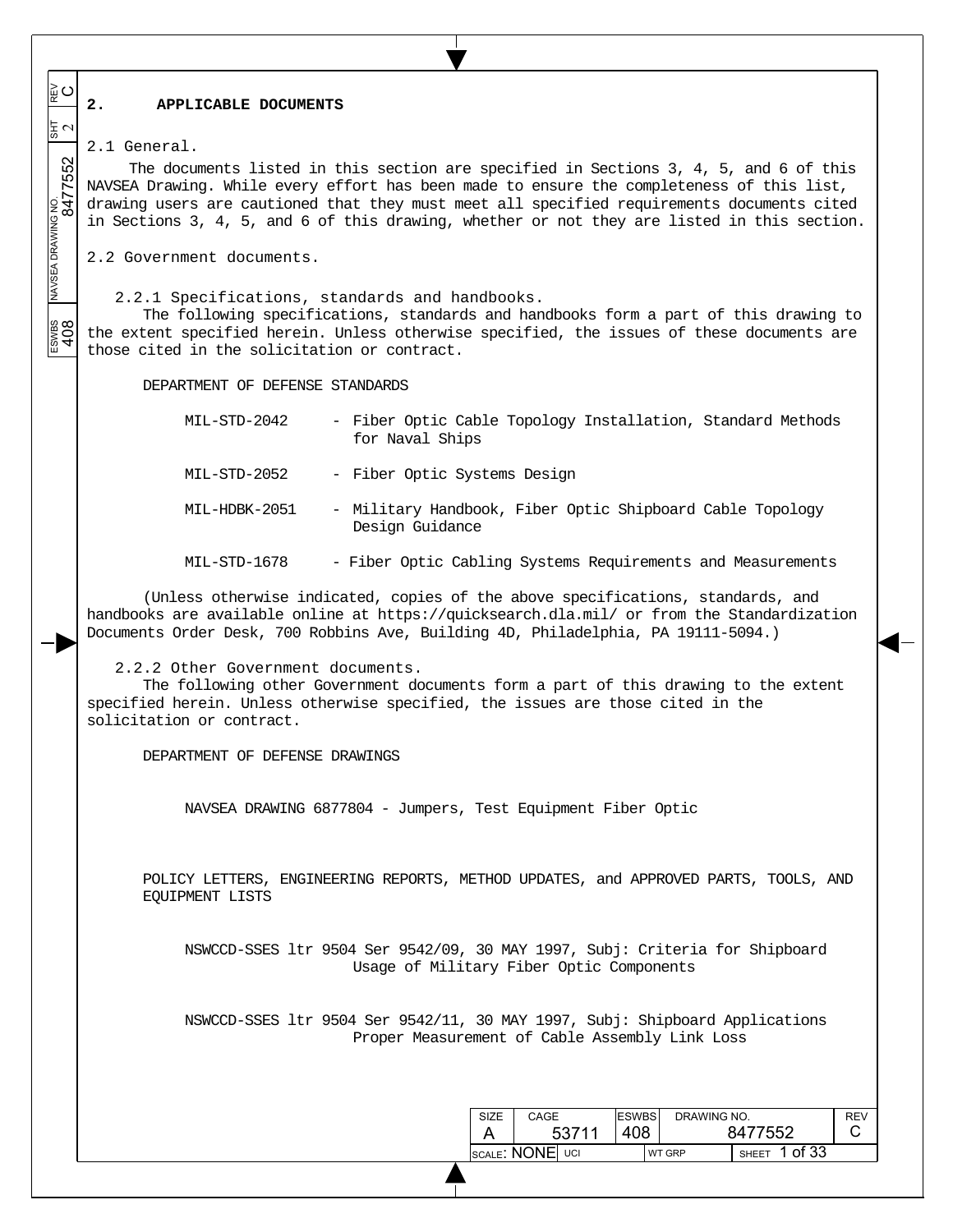SIZE A CAGE 53711 ESWBS 408 DRAWING NO. 8477552 **REV**  C SCALE:  $\textsf{NONE}$  uci WT grp  $\textsf{SHEET}$  1 of 33 NSWCCD-SSES ltr 9504 Ser 96315/055, 28 APR 2000, Subj: Mismatching, Mating, Polishing, and Proper Application of MIL-SPEC ST and COTS Connectors NSWCCD-SSES ltr 9504 Ser 96315/021, 1 APR 2003, Subj: Approaches to Fiber Optic Cable/Harness Replacement/Repair NSWCDD ltr 3910 B35-GDB, 08 FEB 1984, Subj: Requirements for Usage of Commercial Off-The-Shelf (COTS) Cable NSWCDD ltr 3910 B35-GDB, 08 FEB 1984, Subj: Usage of Commercial Off-The-Shelf (COTS) Fiber Optic Components NSWCDD ltr 3910 Ser W23/012, 17 May 2010, Subj: Clarification about the History and Use of the Navy Fiber Optic Power (Loss) Budget 3dB Safety Margin NSWCDD ltr 3910 Ser W23/011, 2 Jun 2010, Subj: Policy to Invoke MIL-STD-2052A for Fiber Optic System Design NSWCDD ltr 3910 Ser W23/014, 16 Jun 2010, Subj: Policy to Invoke Use of Patch Cords with 1000Base-LX over Multimode Fiber Navy Recommended Components Parts List Navy Approved Test Equipment List Navy Approved Tools List (Copies of documents should be obtained from the contracting activity or as directed by the contracting officer.) 2.3 Non-Government publications. The following documents form a part of this NAVSEA Drawing to the extent specified herein. Unless otherwise specified the issues of these documents are those cited in the solicitation or contract. TELECOMMUNICATIONS INDUSTRY ASSOCIATION TIA-440 - Fiber Optic Terminology (Copies of this document are available from http://global.ihs.com.) 2.4 Order of precedence. In the event of a conflict between the text of this NAVSEA Drawing and the references cited herein, the text of this drawing takes precedence. Nothing in this drawing, however, supersedes applicable laws and regulations unless a specific exemption has been obtained.

 $\overline{\phantom{a}}$  $\overline{\phantom{a}}$  $\overline{\phantom{a}}$ 

≩໐

 $\frac{1}{2}$   $\sigma$ 

 $\overline{\phantom{a}}$  $\overline{\phantom{a}}$ 

 $\overline{\phantom{a}}$ 

ESWBS NAVSEA DRAWING NO.  $\frac{1}{817}$  REV 8477552 2

ESWBS<br>408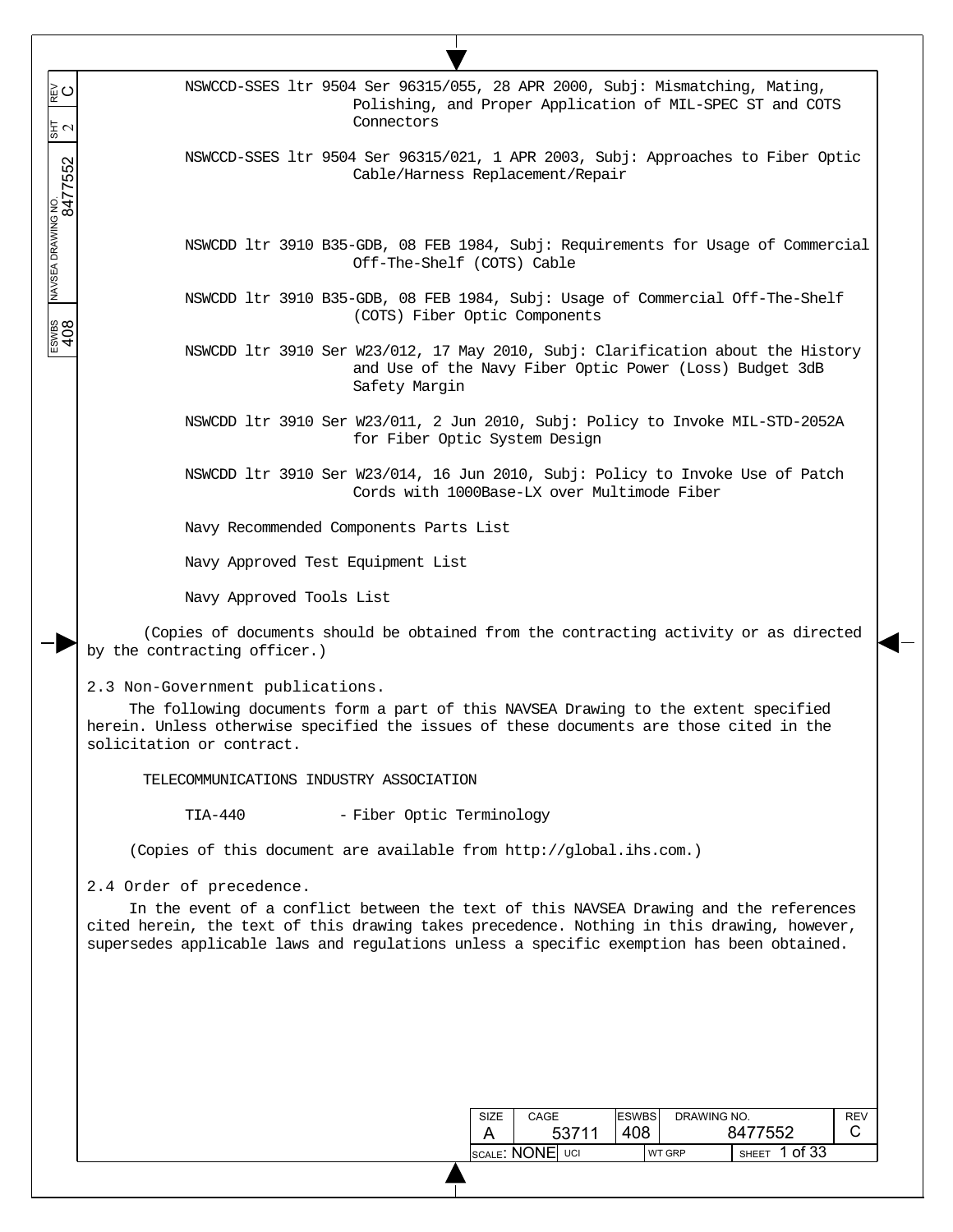| ∥⊵ບ                           |                          |                                                                                                                                              |
|-------------------------------|--------------------------|----------------------------------------------------------------------------------------------------------------------------------------------|
|                               | 3.                       | ACRONYMS AND DEFINITIONS                                                                                                                     |
| $\frac{1}{3}$ $\sim$          |                          |                                                                                                                                              |
|                               |                          | Sections 3.1, 3.2 and 3.3 define the acronyms, general fiber optic terms, and<br>drawing-specific terms used throughout this NAVSEA Drawing. |
|                               |                          |                                                                                                                                              |
|                               | 3.1 Acronyms.            |                                                                                                                                              |
|                               |                          |                                                                                                                                              |
|                               |                          | The acronyms used in this NAVSEA Drawing are defined as follows:                                                                             |
| NAVSEA DRAWING NO.<br>8477552 |                          |                                                                                                                                              |
|                               | AIT                      | Alteration and Installation Team                                                                                                             |
|                               | BB                       | Ball Bearing                                                                                                                                 |
|                               | BOF                      | Blown Optical Fiber                                                                                                                          |
| <b>SODP</b>                   | CAP                      | Curriculum Assessment Package                                                                                                                |
|                               | CFI<br>CFOTL             | Customer Furnished Information<br>Certified Fiber Optics Trainer List                                                                        |
|                               | <b>COTS</b>              | Commercial off the Shelf                                                                                                                     |
|                               | DAP                      | Demonstration Assessment Package                                                                                                             |
|                               | <b>DOD</b>               | Department of Defense                                                                                                                        |
|                               | FMA                      | Fleet Maintenance Activity                                                                                                                   |
|                               | FOCP                     | Fiber Optic Cable Plant                                                                                                                      |
|                               | FOICB                    | Fiber Optic Interconnection Box                                                                                                              |
|                               | GPETE<br>IAW             | General Purpose Electronic Test Equipment<br>In Accordance With                                                                              |
|                               | ISEA                     | In-Service Engineering Agent                                                                                                                 |
|                               | MCP                      | Multiple Cable Penetrator                                                                                                                    |
|                               | MIPR                     | Military Interdepartmental Purchase Request                                                                                                  |
|                               | МM                       | Multi-Mode                                                                                                                                   |
|                               | MQJ                      | Measurement Quality Jumper                                                                                                                   |
|                               | МT                       | Multi-Terminus                                                                                                                               |
|                               | NAVSEA                   | Naval Sea Systems Command                                                                                                                    |
|                               | NSWCDD<br>OAP            | Naval Surface Warfare Center Dahlgren Division<br>Organization Assessment Package                                                            |
|                               | OFCC                     | Optical Fiber Cable Component                                                                                                                |
|                               | OSR                      | On-Site Representative                                                                                                                       |
|                               | PDF                      | Portable Document Format                                                                                                                     |
|                               | <b>POC</b>               | Point of Contact                                                                                                                             |
|                               | QΑ                       | Quality Assurance                                                                                                                            |
|                               | QPL                      | Qualified Products List                                                                                                                      |
|                               | <b>RMC</b><br>SM         | Regional Maintenance Center<br>Single Mode                                                                                                   |
|                               | SME                      | Subject Matter Expert                                                                                                                        |
|                               | SOW                      | Statement of Work                                                                                                                            |
|                               | ST                       | Single Terminus                                                                                                                              |
|                               | SUPSHIP                  | Supervisory of Shipbuilding                                                                                                                  |
|                               | TDA                      | Technical Direction Agent                                                                                                                    |
|                               | TIA                      | Telecommunications Industry Association                                                                                                      |
|                               | TPO                      | Technical Partnering Office                                                                                                                  |
|                               | TRB<br>WFPP              | Tube Routing Box<br>Work for Private Party                                                                                                   |
|                               |                          |                                                                                                                                              |
|                               |                          | 3.2 General fiber optics terms.                                                                                                              |
|                               |                          | Definitions for general fiber optics terms used in this NAVSEA Drawing are in                                                                |
|                               | accordance with TIA-440. |                                                                                                                                              |
|                               |                          |                                                                                                                                              |
|                               |                          |                                                                                                                                              |
|                               |                          |                                                                                                                                              |
|                               |                          | <b>ESWBS</b><br>DRAWING NO.<br>CAGE<br><b>REV</b><br><b>SIZE</b>                                                                             |
|                               |                          | 408<br>8477552<br>C.<br>53711<br>A                                                                                                           |
|                               |                          | SHEET 1 of 33<br>SCALE: NONE UCI<br><b>WT GRP</b>                                                                                            |

 $\mathbf{L}$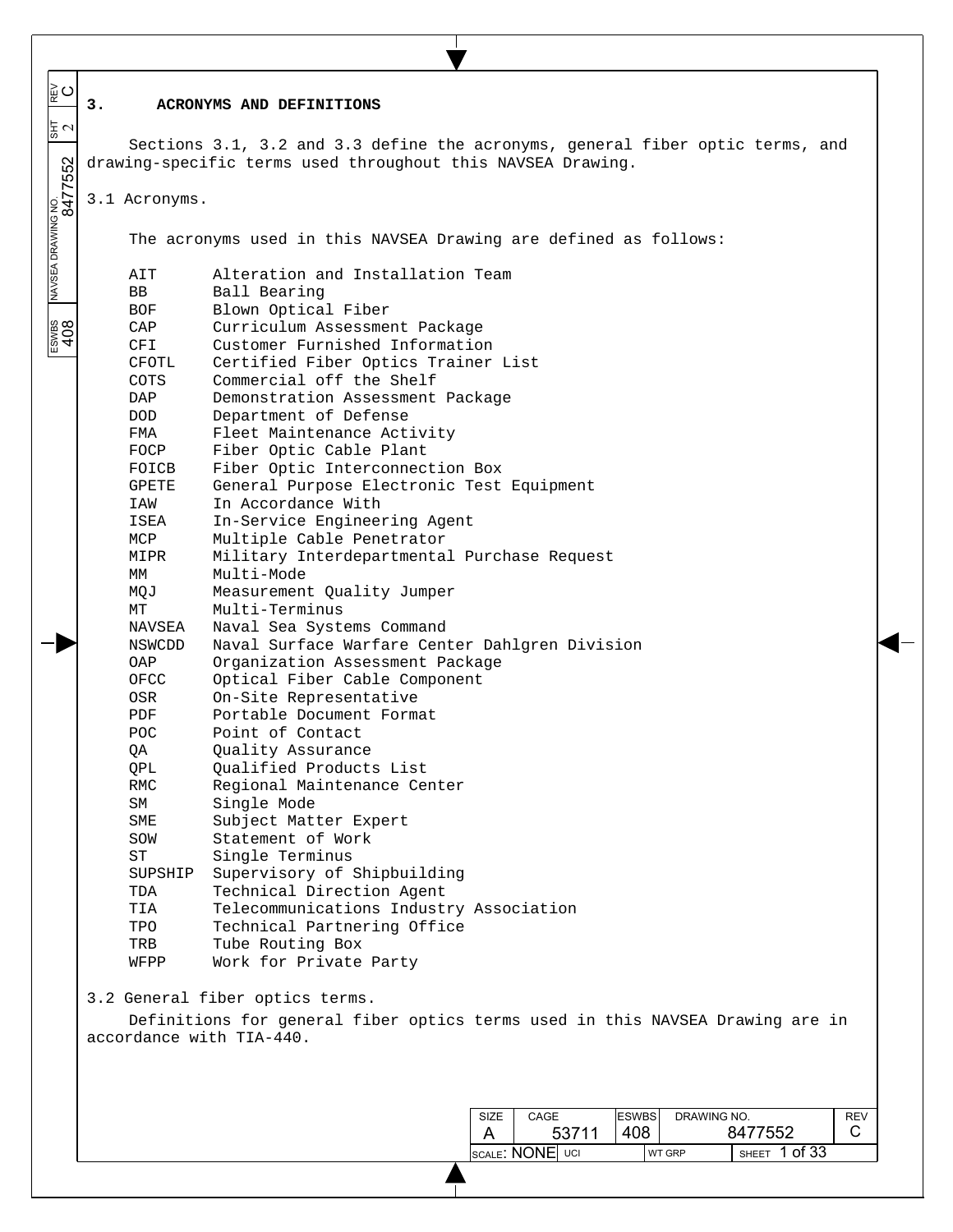$\circ$ 3.3 Drawing-specific terms.

 $\overline{\phantom{a}}$  $\overline{\phantom{a}}$  $\overline{\phantom{a}}$ 

 $\overline{\phantom{a}}$  $\overline{\phantom{a}}$ 

 $\overline{\phantom{a}}$ 

ESWBS NAVSEA DRAWING NO.  $\frac{1}{817}$  REV 8477552 2 Definitions for other terms as they are used in this NAVSEA Drawing are given  $\frac{1}{6}$   $\sim$   $\vert$  in the following paragraphs.

3.3.1 Certified Fiber Optic Trainer List (CFOTL).

A list generated and maintained by the NSWCDD Fiber Optics Section. This list is intended to guide all concerned parties in selecting a Navy Shipboard Fiber Optic Trainer that has demonstrated technical capability to successfully train Navy Shipboard Fiber Optics in accordance with the specified requirements herein.

3.3.2 Curriculum Assessment Package (CAP).

This package of information is submitted to the NSWCDD Fiber Optics Section by an organization seeking to have their fiber optic training program certified. ESWBS<br>408 The content of this package is described in Section 6.2 of this NAVSEA Drawing.

3.3.3 Demonstration Assessment Package (DAP).

This package of information is submitted to the NSWCDD Fiber Optics Section by an organization seeking to have their fiber optic training program certified. The content of this package is described in Section 6.3 of this NAVSEA Drawing.

3.3.4 Fiber Optic Installer.

Any person that currently is or has the potential to perform Navy Shipboard fiber optic installations. These personnel include (but not limited to) installers/technicians employed by: Ship Builders, SUPSHIP, and Government/Contracted Installation/Repair Teams, AITs, Ship/Planning Yards, OSRs, RMCs, FMAs, ISEAs, and Industrial Activities.

3.3.5 Fiber Optic Supervisor.

Any person that currently is or has the potential to supervise Navy Shipboard fiber optic installations. These personnel include (but not limited to) supervisors employed by: Ship Builders, SUPSHIP, and Government/Contracted Installation/Repair Teams, AITs, Ship/Planning Yards, OSRs, OSICs, AIT Managers, RMCs, FMAs, ISEAs, and Industrial Activities.

3.3.6 Fiber Optic Quality Assurance (QA) Inspector.

Any person that currently is or has the potential to perform Navy Shipboard fiber optic QA inspections. These personnel include (but not limited to) QA Inspectors employed by: Ship Builders, SUPSHIP, and Government/Contracted Installation/Repair Teams, AITs, Ship/Planning Yards, OSRs, OSICs, AIT Managers, RMCs, FMAs, ISEAs, and Industrial Activities.

3.3.7 Fiber Optic Cable Puller.

 Any person that will ONLY be pulling fiber optic cables and completing initial equipment entry for Navy Shipboard applications. These personnel are not allowed to conduct any other fiber optic work other than the actions required to install cable within the cableways and penetrate equipment via MCP or nylon stuffing tube. These persons are not permitted to perform any fiber optic installation method not specified in 5.2.1.2.1

3.3.8 Individual Content-Focused Training Modules.

These modules are created and provided by the Certified Organization and are in accordance with the training curriculum requirements, as specified in Section 5 of this NAVSEA Drawing.

| SIZE            | CAGE         | <b>ESWBS</b> | DRAWING NO.   |                         | REV |
|-----------------|--------------|--------------|---------------|-------------------------|-----|
|                 | 408<br>53711 |              |               | 8477552                 |     |
| SCALE: NONE UCI |              |              | <b>WT GRP</b> | 1 of 33<br><b>SHEET</b> |     |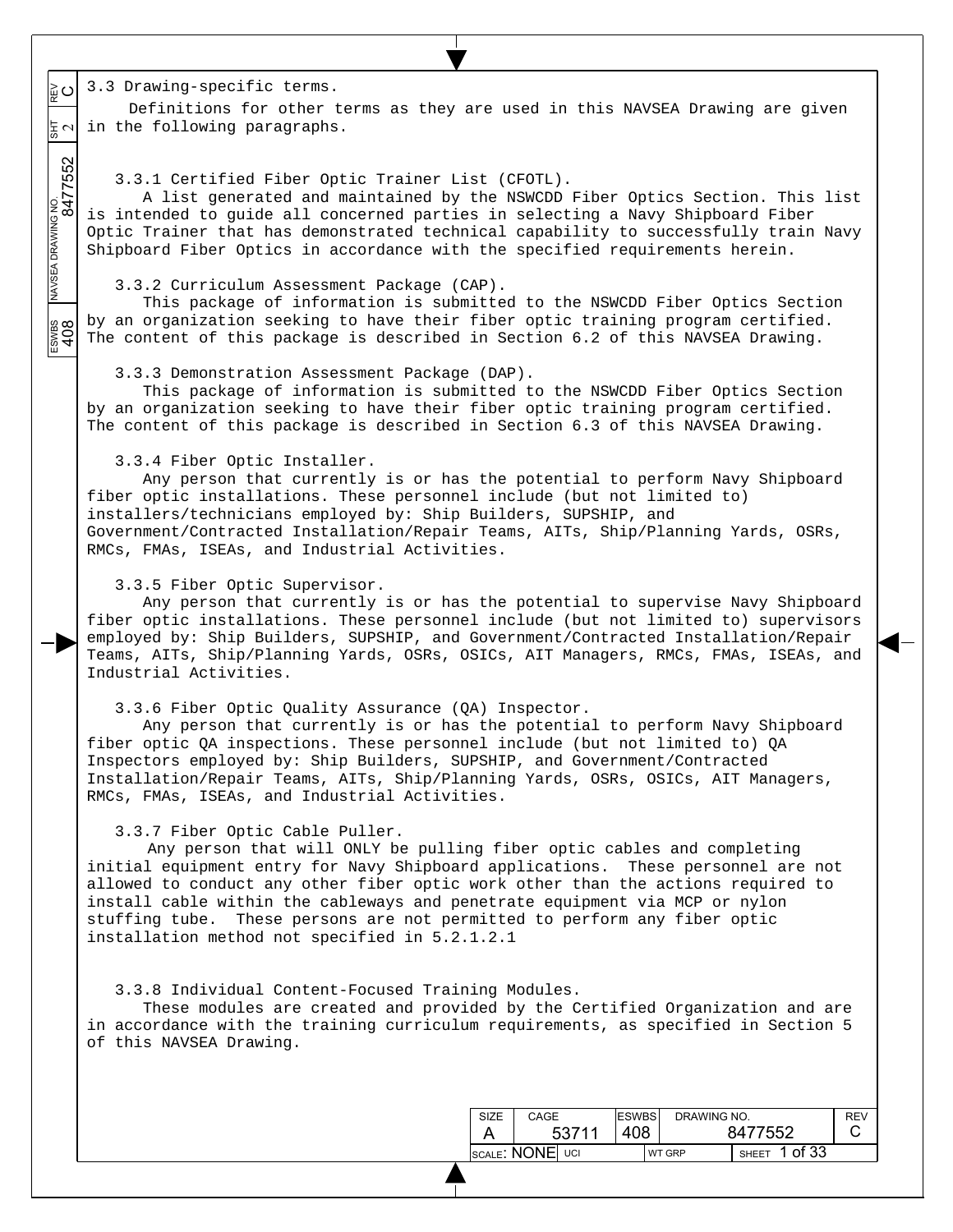3.3.9 Industrial Activity.

 $\overline{\phantom{a}}$  $\overline{\phantom{a}}$  $\overline{\phantom{a}}$ 

 $\circ$ 

 $\overline{\phantom{a}}$  $\overline{\phantom{a}}$ 

ESWBS NAVSEA DRAWING NO.  $\frac{1}{817}$  REV 8477552 2

BOD<br>408

An organization responsible for performing new construction, alterations, or 동지 repairs of ships, whether private or public. This includes Naval shipyards, private shipyards, shipbuilders, vendors, Naval Aviation Depots, Naval Ship Repair 552 Facilities, and other Naval Repair/Technical Activities (e.g., Naval Underwater navsea drawing no.<br>8477 Weapons Center, Naval Ships Weapons Center, etc.).

3.3.10 Organization Assessment Package (OAP).

This package of information is submitted to the NSWCDD Fiber Optics Section by an organization seeking to have their fiber optic training program certified. The content of this package is described in Section 6.1 of this NAVSEA Drawing.

## **4. TRAINING CERTIFICATION PROCESS**

Organizations desiring to train Navy shipboard fiber optics shall be certified by the Navy Fiber Optic Technical Direction Agent (TDA) at NSWCDD. A process block diagram for the certification process is provided in Figure 1. The four major stages in the certification process are the training organization assessment, an assessment of the training curriculum, a training demonstration and associated assessment, and possible certification of the training organization. The following provides a description of these stages of the training certification process.

### 4.1 Organization Assessment.

Organizations entering the training certification process shall submit an Organization Assessment Package (OAP) to the NSWCDD Fiber Optics Section. The organization assessment will be performed by the Navy Fiber Optic TDA. The required contents of the OAP are described in Section 6.1 of this NAVSEA Drawing. The Navy Fiber Optic TDA will perform an assessment of the OAP against the requirements defined in Section 5.1 of this NAVSEA Drawing and will either accept or reject the package. If the OAP is rejected, the organization applying will be notified of the assessment rejection and the reasons for that rejection. An organization that is rejected may choose to re-enter the training certification process by submitting an updated OAP. If the OAP is accepted, the organization applying will be notified of the assessment results and will be provided with the information and Work for Private Party (WFPP) templates needed to initiate the next stage in the training certification process, the curriculum assessment (described in Section 4.2 of this NAVSEA Drawing). For government organizations, a Military Interdepartmental Purchase Request (MIPR) will be performed instead of a WFPP since a MIPR is a method for transferring funds amongst U.S. military organizations.

### 4.2 Curriculum Assessment.

The curriculum assessment is the second major step in the training certification process. If the perspective organization would like to continue with the training certification process, following an acceptable OAP assessment, the organization shall submit a Statement of Work (SOW), completed Data Admin Form, and Statement of Commercial Non-Availability Letter to the Technical Partnering Office (TPO) to initiate the WFPP process for establishing a WFPP Agreement. The requirements for establishing a WFPP Agreement with NSWCDD are described in Appendix A of this NAVSEA Drawing. The WFPP Agreement established between the perspective organization and NSWCDD provides the vehicle for the Navy Fiber Optic TDA to perform the curriculum assessment (Task 1 of the Agreement). Once a WFPP Agreement is established and funding has been received by NSWCDD from the organization to perform the curriculum assessment, the organization shall submit a Curriculum Assessment Package (CAP), as Customer Furnished Information (CFI) under the WFPP Agreement, to the NSWCDD Fiber Optics Section. The required contents of the CAP are

| SIZE | CAGE            | <b>ESWBS</b> |  | DRAWING NO.   |                         | <b>RFV</b> |
|------|-----------------|--------------|--|---------------|-------------------------|------------|
|      | 53711           | 408          |  | 8477552       |                         |            |
|      | SCALE: NONE UCI |              |  | <b>WT GRP</b> | 1 of 33<br><b>SHEET</b> |            |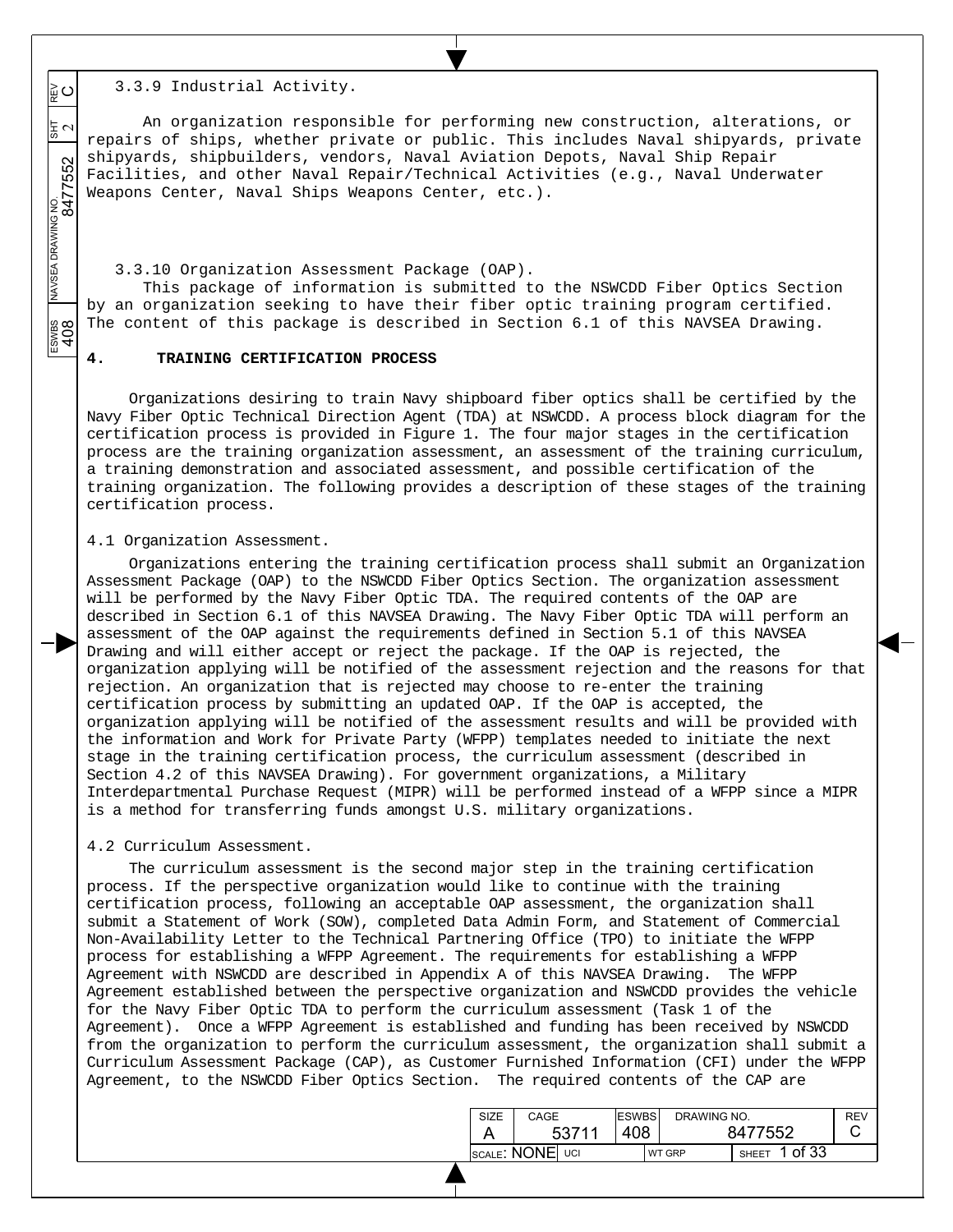described in Section 6.2 of this NAVSEA Drawing. The Fiber Optic TDA will perform an ESWBS NAVSEA DRAWING NO.  $\frac{1}{817}$  REV 8477552 2  $\circ$ assessment of the CAP against the requirements defined in Section 5.2 of this NAVSEA Drawing and will either accept or reject the package. If the CAP is rejected, the 동 ~ organization applying will be notified of the assessment rejection and the reasons for that rejection. An organization that is rejected may choose to re-enter the training certification process by submitting a new SOW to the TPO to initiate the process for establishing an Amendment to the existing WFPP Agreement. Once the Amendment is established and funding has been received by NSWCDD from the organization requesting the curriculum assessment, the organization shall submit an updated CAP, as CFI, to the NSWCDD Fiber Optics Section. If the CAP is accepted, the organization applying will be notified of the assessment results and will be provided with the information needed to proceed to the next stage in the training certification process, the demonstration assessment (described in Section 4.3 of this NAVSEA Drawing). For government organizations, coordination with the TPO and WFPP related items are not required, however submission of the information ESWES<br>408 identified in Section 6.2 is still required but will be coordinated directly between the Navy Fiber Optic TDA and the prospective organization. Once funds are received via the MIPR, the Navy Fiber Optic TDA will schedule the review of the information submitted and the prospective organization will be notified of the assessment results upon completion of the curriculum assessment.

# 4.3 Demonstration Assessment.

 $\overline{\phantom{a}}$  $\overline{\phantom{a}}$  $\overline{\phantom{a}}$ 

 $\overline{\phantom{a}}$  $\overline{\phantom{a}}$ 

 $\overline{\phantom{a}}$ 

The demonstration assessment is the third major step in the training certification process. The WFPP Agreement established between the perspective organization and NSWCDD provides the vehicle for the Navy Fiber Optic TDA to perform the demonstration assessment (Task 2 of the Agreement). If the perspective organization would like to continue with the training certification process, following an acceptable curriculum assessment, the organization shall provide funding to NSWCDD to perform the demonstration assessment and submit a Demonstration Assessment Package (DAP), as CFI under the WFPP Agreement, to the NSWCDD Fiber Optics Section. The required contents of the DAP are described in Section 6.3 of this NAVSEA Drawing. The organization seeking certification will conduct a training demonstration and the Fiber Optic TDA will administer the instructor examinations, perform an assessment of the training demonstration (and associated DAP) against the requirements defined in Section 5.3 and Section 5.4 of this NAVSEA Drawing, and will either accept or reject the training demonstration (and associated DAP). Any desired instructor not present at the Demonstration Assessment shall have the required statement of paragraph 5.1.4.3 reviewed by the Navy Fiber Optic TDA and pass the Navy Fiber Optic TDA supplied proctored exam via the approved organizational process provided to satisfy paragraph 5.1.2.8 before performing instruction.

If the training demonstration (and associated DAP) results in a rejection, the organization applying will be notified of the assessment rejection and the reasons for that rejection. An organization that is rejected may choose to re-enter the training certification process by submitting a new SOW to the TPO to initiate the process for establishing an Amendment to the existing WFPP Agreement. Once the Amendment is established and funding has been received by NSWCDD from the organization requesting the demonstration assessment, the organization shall submit an updated DAP, as CFI, to NSWCDD Fiber Optics and perform another training demonstration. If the training demonstration (and associated DAP) is acceptable, the organization applying will be notified of the assessment results and the process for issuing certification to the organization will be initiated. For government organizations, coordination with the TPO and WFPP related items are not required, however submission of the information identified in Section 6.3 is still required but will be coordinated directly between the Navy Fiber Optic TDA and the prospective organization. Once funds are received via the MIPR, the Navy Fiber Optic TDA will schedule the training demonstration and the prospective organization will be notified of the assessment results upon completion of the demonstration and instructor examination.

| <b>SIZE</b>     | CAGE  | <b>ESWBS</b> | DRAWING NO.   |                         | <b>RFV</b> |
|-----------------|-------|--------------|---------------|-------------------------|------------|
|                 | 53711 | 408          |               | 8477552                 |            |
| SCALE: NONE UCI |       |              | <b>WT GRP</b> | 1 of 33<br><b>SHEET</b> |            |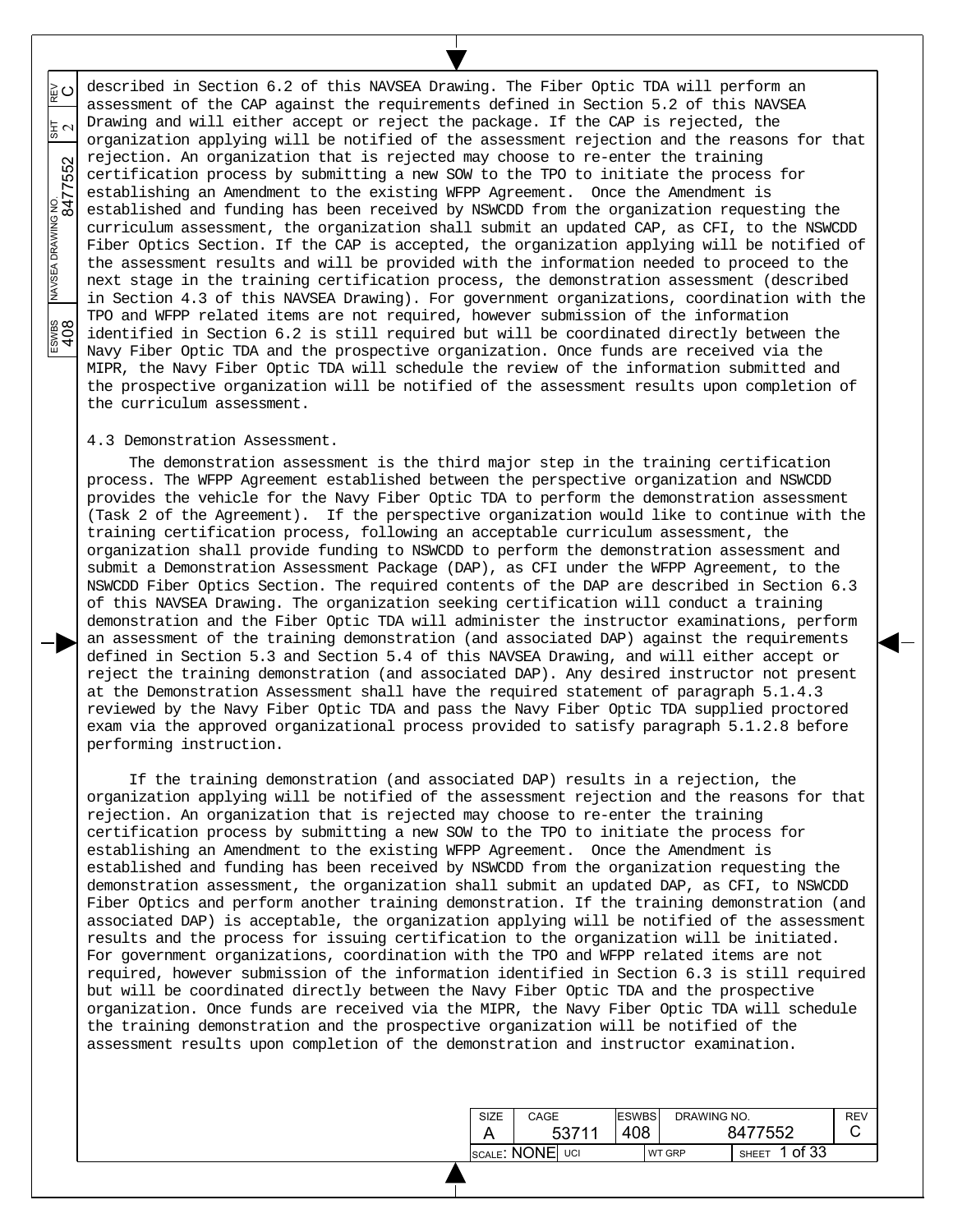$\circ$ 4.4 Certification of Organization.

 $\overline{\phantom{a}}$  $\overline{\phantom{a}}$  $\overline{\phantom{a}}$ 

 $\overline{\phantom{a}}$  $\overline{\phantom{a}}$ 

 $\overline{\phantom{a}}$ 

 $\frac{200}{408}$ 

ESWBS NAVSEA DRAWING NO.  $\frac{1}{817}$  REV 8477552 2 For the perspective organization that has met all the requirements for the  $\frac{1}{b}$   $\sim$  certification process, the final step is for the Navy Fiber Optic TDA to certify the organization and to place them on the Certified Fiber Optic Trainers List (CFOTL). The process of certifying the organization includes recording and verifying organizational, curriculum, and instructor information from the previously provided assessment packages and recording the date of certification, to be used for future re-certification. The organization will be issued a notification letter indicating NAVSEA Certification for Navy Shipboard Fiber Optic Training.

Note, incorrect information or information that can mis-represent the prospective training organization, its personnel, or its services, will result in the failure of the assessment or revocation of its certification.

Organizations that have been certified by the Navy Fiber Optic TDA to train Navy Shipboard Fiber Optics shall abide by the following:

4.4.1 Training Organization Certification Expiration.

Organizations will be certified and included on the Certified Fiber Optics Trainers List (CFOTL) for **five (5) years** and will remain on the list for the full time unless the NSWCDD Fiber Optics Section deems the organization incapable of providing proper training based on an investigation of training curriculum, material, instructors, customer feedback, and/or trainee surveys. It is recommended that the training organizations begin coordinating the certification renewal process 6 months prior to the certification expiration date with the NSWCDD Fiber Optics Section to provide time for the certification renewal process. Training certification renewal shall be the responsibility of the Certified Training Organization.

4.4.2 Training Organization Certification Renewal and Update Process.

Organizations seeking to renew or update their training organization certification shall follow the certification process outlined above. The renewal process will initiate at the Curriculum Assessment stage (Section 4.2) of the training organization certification process.

4.4.3 Training Organization Changes.

If changes are made to any training material/personnel (e.g., Instructors, Curriculum, Student Handbooks, Instructor Guides, Fiber Optic Components, Tools, etc.), the organization will be listed as UNDER REVIEW on the Certified Fiber Optics Trainers List (CFOTL) to indicate that changes are being made by the training organization. Organizations seeking Navy shipboard fiber optic training will still be able to receive training by the training organization UNDER REVIEW as long as the changes are not detrimental (e.g., deviation from the most recent version of MIL-STD-2042, MIL-STD-2052, NAVSEA Drawings, etc.) to the Navy shipboard fiber optic training provided to customers.

Upon final review and approval of changes made to training organization, the UNDER REVIEW status will be removed from the CFOTL. If upon final review the changes made by the training organization are deemed unacceptable by the NSWCDD Fiber Optics Section, the training organization will be removed from the CFOTL until the training organization complies with all the NSWCDD Fiber Optics Section established requirements and expectations.

4.4.4 Training Certification Program Changes.

When changes are made to the Navy Shipboard Fiber Optic Training Certification Program, the NSWCDD Fiber Optics Section will notify all organizations on the Certified Fiber Optics Trainers List (CFOTL) of the program revision. Changes to the program of a HIGH PRIORITY category shall require the training organization to address the revision updates in their training program within **six (6) months** from the date of the revision and

| <b>SIZE</b>     | CAGE |       | <b>ESWBS</b>  | DRAWING NO.  |         |  | <b>REV</b> |
|-----------------|------|-------|---------------|--------------|---------|--|------------|
|                 |      | 53711 | 408           |              | 8477552 |  |            |
| SCALE: NONE UCI |      |       | <b>WT GRP</b> | <b>SHEET</b> | 1 of 33 |  |            |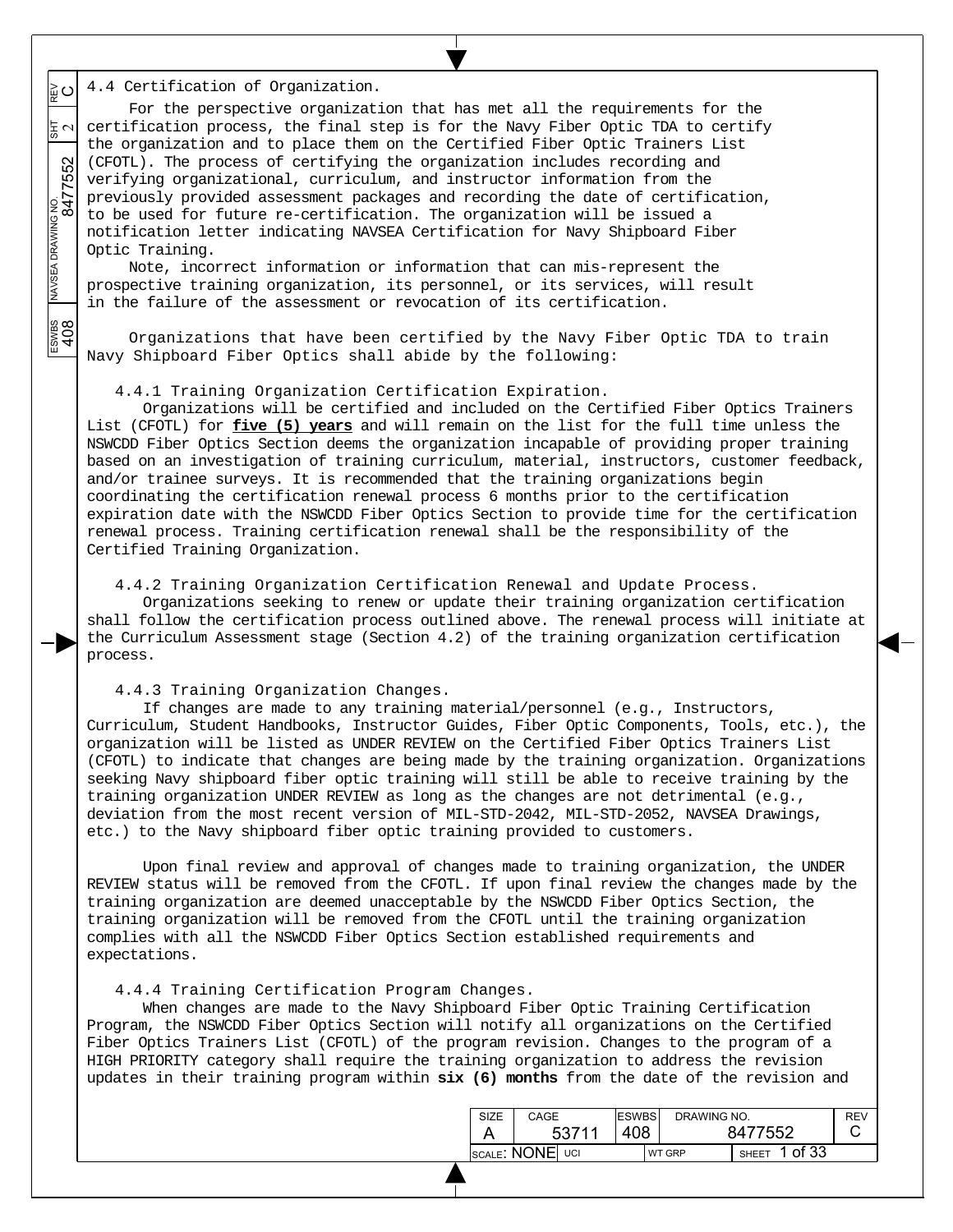the training organization will be listed as UNDER REVIEW on the CFOTL. Upon review and ESWBS NAVSEA DRAWING NO.  $\frac{1}{817}$  REV 8477552 2  $\circ$ approval of the changes made by training organization to address the program revision, the UNDER REVIEW status will be removed from the CFOTL. If, upon review, the changes made by 동 ~ the training organization are deemed unacceptable by the NSWCDD Fiber Optics Section, the training organization will be removed from the CFOTL until the training organization complies with the revision updates. Changes to the program of a LOW PRIORITY category shall require the training organization to address the revision updates during its normal renewal and update process (Section 4.4.2).

> SIZE A

CAGE

53711

**ESWBS** 408

SCALE: NONE UCI WT GRP SHEET 1 of 33

DRAWING NO.

8477552

REV C

 $\overline{\phantom{a}}$  $\overline{\phantom{a}}$  $\overline{\phantom{a}}$ 

 $\overline{\phantom{a}}$  $\overline{\phantom{a}}$ 

 $\overline{\phantom{a}}$ 

ESWBS<br>408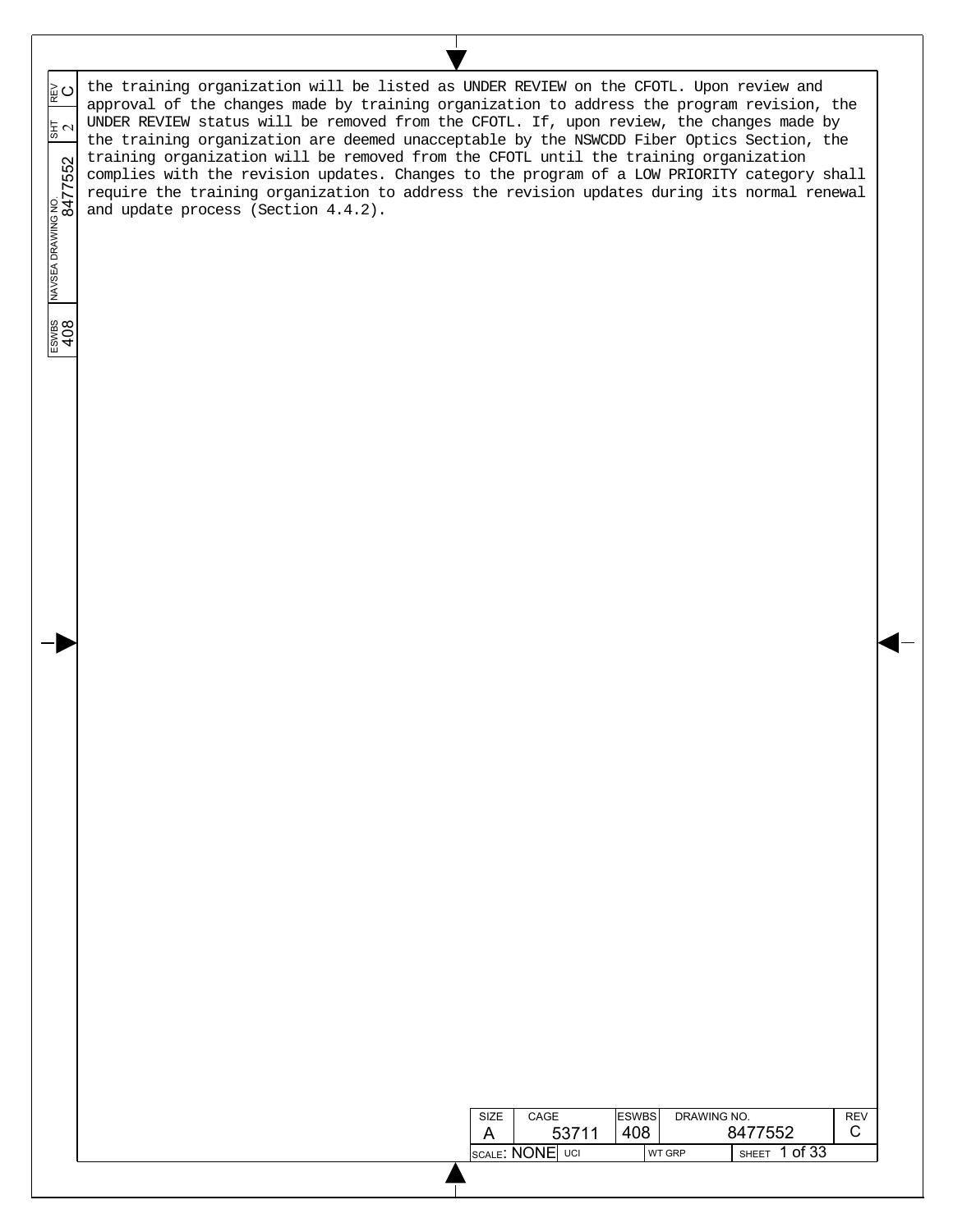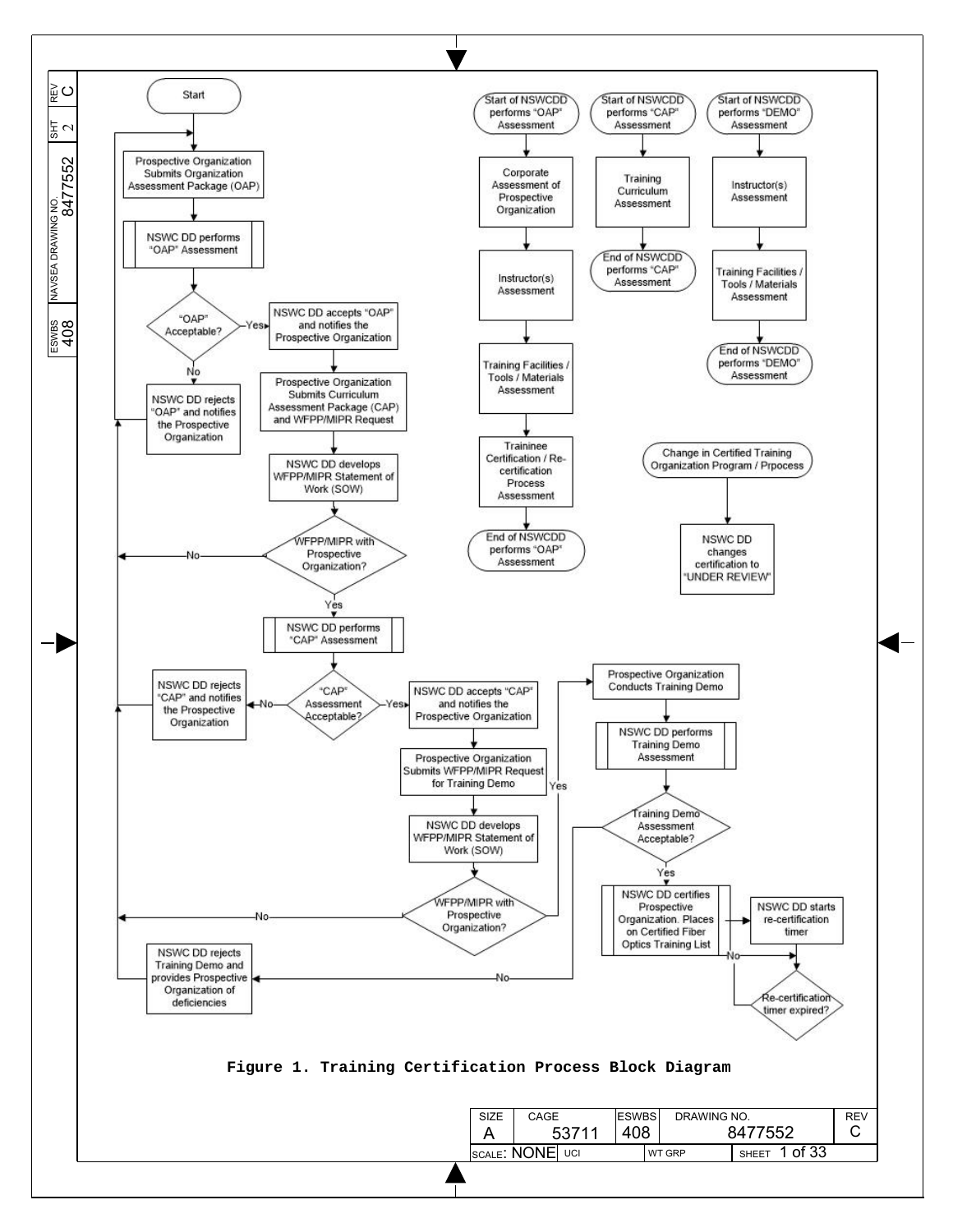### **5. REQUIREMENTS**

 $\overline{\phantom{a}}$  $\overline{\phantom{a}}$  $\overline{\phantom{a}}$ 

≩໐

동지

 $\overline{\phantom{a}}$  $\overline{\phantom{a}}$ 

 $\overline{\phantom{a}}$ 

ESWBS<br>408

ESWBS NAVSEA DRAWING NO.  $\frac{1}{817}$  REV 8477552 2 The following outlines the requirements for organizations seeking certification. This section identifies organizational requirements, training curriculum requirements, and demonstration requirements. A non-government organization seeking certification shall be required to enter into a Work For Private Party (WFPP) agreement with NSWCDD and a government organization seeking certification shall transfer funds via a MIPR to NSWCDD as described in Section 4. This section also identifies requirements that the organization seeking certification must meet once certified.

5.1 Organizational Requirements.

Perspective organizations shall meet the following:

5.1.1 Primary Point of Contact (POC).

Organizations shall provide a primary point of contact for the certification effort. The POC information shall include: Name, Phone, Email, and United States Postal Address. In the event that the organization's POC changes, NSWCDD Fiber Optics Section shall be notified.

5.1.2 Organization Background.

Organizations shall provide the following company information:

5.1.2.1 Name of the organization

5.1.2.2 Address of the organization headquarters

5.1.2.3 List of all training locations (with addresses)

5.1.2.4 General financial standing (e.g., small business, number of employees)

5.1.2.5 Organization certifications (e.g., ISO)

5.1.2.6 High-level description of all previous training activities

5.1.2.7 A detailed description of the internal methods and requirements the organization utilizes to determine an employee is ready to be a fully independent instructor.

5.1.2.8 A detailed description of the process the organization will follow to maintain security and integrity of the Fiber Optic TDA supplied instructor exam during the exam proctoring process.

5.1.3 Overview of Training Curriculum.

 Organizations shall provide a list of training courses/modules to be offered, locations for training, hours per course/module, and mapping of instructors to courses/modules.

5.1.4 Instructor Credentials.

5.1.4.1 Organizations shall provide a list of all potential instructors

5.1.4.2 All instructors shall have a minimum of **two (2) years** of experience (e.g., training, installation, supervising, inspecting) with Navy shipboard fiber optics

5.1.4.3 Organizations shall provide a statement demonstrating how the instructor meets Section 5.1.4.2 and that the instructor has completed the process described in 5.1.2.7.

5.1.5 Training Organization Support Equipment.

5.1.5.1 Organizations shall provide all support equipment and components for use by trainees.

| SIZE            | CAGE  | <b>ESWBS</b> | DRAWING NO.   |               | <b>RFV</b> |
|-----------------|-------|--------------|---------------|---------------|------------|
|                 | 53711 | 408.         |               | 8477552       |            |
| SCALE: NONE UCI |       |              | <b>WT GRP</b> | SHEET 1 of 33 |            |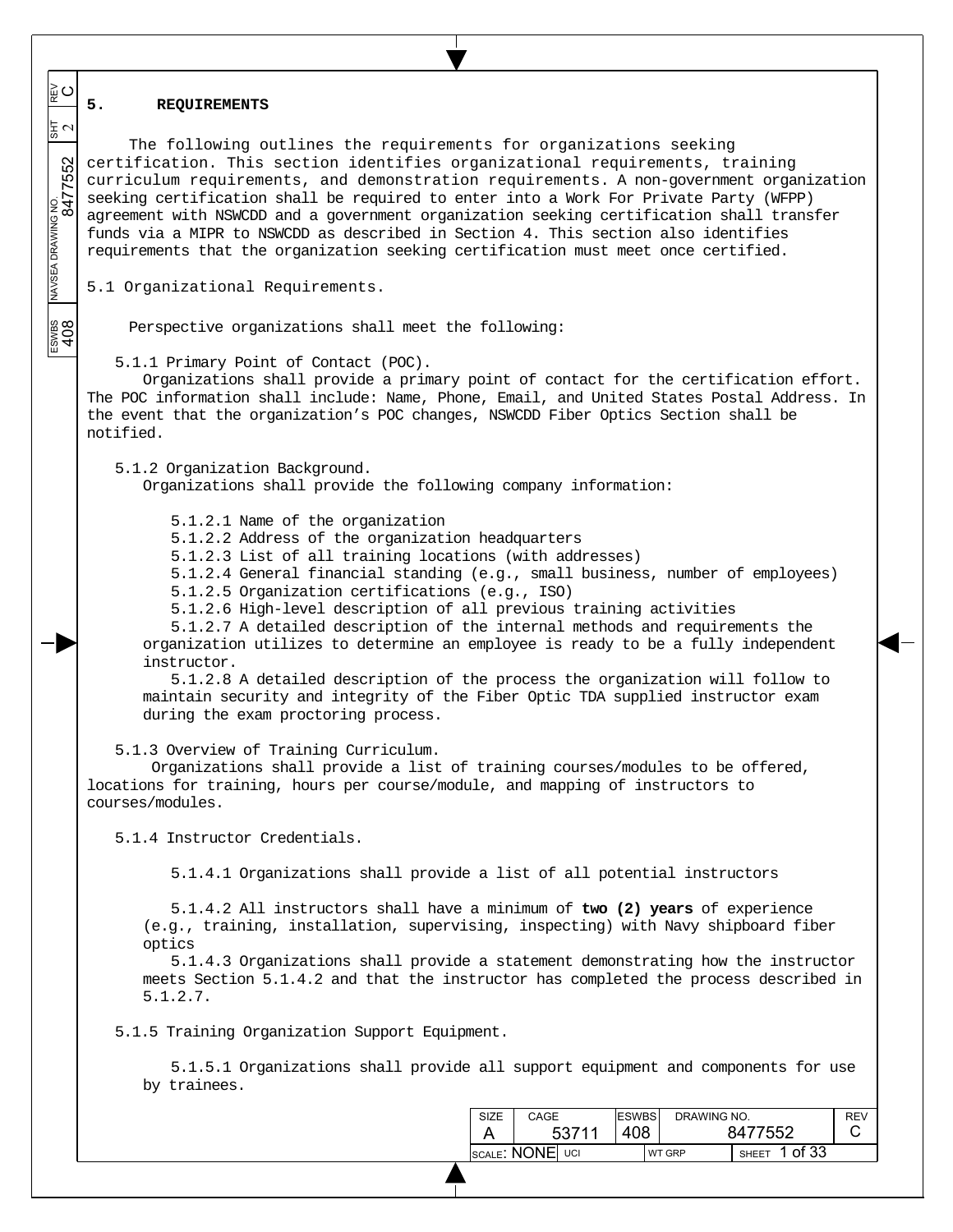| ∣≩ ບ<br>$\frac{1}{5}$ $\sim$<br>MAVSEA DRAWING NO.<br>8477552 | 5.1.5.2 Fiber optic components, fiber optic tools, and measurement quality<br>jumpers (MQJs) shall be provided by the training organization and shall be in<br>accordance with (IAW) the latest revision of the applicable references in Section<br>2 of this NAVSEA Drawing and any other identified reference provided by NSWCDD<br>Fiber Optics Section.<br>5.1.5.3 Fiber optic test equipment shall be provided by the training organization<br>and shall be IAW the shipboard General Purpose Electronic Test Equipment (GPETE) or<br>equal as specified in the latest revision of the applicable references in Section<br>2 of this document and any other identified reference provided by NSWCDD Fiber<br>Optics Section.                                                                                                                                                                                                                                         |
|---------------------------------------------------------------|---------------------------------------------------------------------------------------------------------------------------------------------------------------------------------------------------------------------------------------------------------------------------------------------------------------------------------------------------------------------------------------------------------------------------------------------------------------------------------------------------------------------------------------------------------------------------------------------------------------------------------------------------------------------------------------------------------------------------------------------------------------------------------------------------------------------------------------------------------------------------------------------------------------------------------------------------------------------------|
|                                                               | 5.2 Training Curriculum Requirements.                                                                                                                                                                                                                                                                                                                                                                                                                                                                                                                                                                                                                                                                                                                                                                                                                                                                                                                                     |
|                                                               | Organizations desiring to be a Certified Navy Shipboard Fiber Optic Trainer shall meet<br>the following requirements:                                                                                                                                                                                                                                                                                                                                                                                                                                                                                                                                                                                                                                                                                                                                                                                                                                                     |
|                                                               | 5.2.1 The training curriculum shall accommodate training courses for the certification<br>and recertification for the following trainee classifications:                                                                                                                                                                                                                                                                                                                                                                                                                                                                                                                                                                                                                                                                                                                                                                                                                  |
|                                                               | A. Fiber Optic Installers<br>B. Fiber Optic Supervisors (of installers) and Quality Assurance (QA) Inspectors                                                                                                                                                                                                                                                                                                                                                                                                                                                                                                                                                                                                                                                                                                                                                                                                                                                             |
|                                                               | 5.2.1.1 The training organization shall certify Fiber Optic Installers at<br>the Module level.                                                                                                                                                                                                                                                                                                                                                                                                                                                                                                                                                                                                                                                                                                                                                                                                                                                                            |
|                                                               | 5.2.1.2 Fiber Optic Installer certification training shall include the<br>following:<br>A. CORE module.<br>B. Classroom lectures/demonstrations for all associated training<br>modules. All classroom lectures/demonstrations may be provided over<br>remote/virtual means to minimize face-to-face required time.<br>C. Hands-on lab with qualified/approved fiber components and tools for<br>all associated training modules.<br>This portion of the training<br>shall take place in person.<br>D. Lessons learned from Navy Shipboard Fiber Optic installations for<br>all associated training modules. Lessons learned shall be provided<br>or approved by the NSWCDD Fiber Optics Section.<br>E. Interfacing with non-fiber optic installation activities and the<br>impact of their installations on fiber optic installations (e.g.,<br>Cable banding, cable routing, installations affecting access to<br>FOCP boxes, etc.) for all associated training modules. |
|                                                               | NOTE: Personnel who successfully complete all Fiber Optic Installer<br>modules (to include the CORE Module) can receive a Supervisor<br>and QA certification also.                                                                                                                                                                                                                                                                                                                                                                                                                                                                                                                                                                                                                                                                                                                                                                                                        |
|                                                               | 5.2.1.2.1 Fiber Optic Cable Puller Subset - Due to the volume of<br>trainees with limited and focused Navy Shipboard fiber installation<br>work as defined in Section 3.3.7 a subset of installer training is<br>defined below for trainees identified as exclusively Fiber Optic<br>Cable Pullers. The Fiber Optic Cable Puller certification training<br>subset shall provide the following:<br>A. CORE module.<br>B. Topics B-G from 5.2.6.1<br>C. Classroom lectures/demonstrations for the following<br>specific methods from MIL-STD-2042: Method 1A1, 1B1, 2A1,<br>2B2, 2B3, 2G1, 2H2, 2H3, 2J1, 3A1, and 3B1.                                                                                                                                                                                                                                                                                                                                                     |
|                                                               | <b>ESWBS</b><br>DRAWING NO.<br><b>REV</b><br>SIZE<br>CAGE<br>408<br>8477552<br>C<br>53711<br>A                                                                                                                                                                                                                                                                                                                                                                                                                                                                                                                                                                                                                                                                                                                                                                                                                                                                            |
|                                                               | SCALE: NONE UCI<br>SHEET 1 of 33<br>WT GRP                                                                                                                                                                                                                                                                                                                                                                                                                                                                                                                                                                                                                                                                                                                                                                                                                                                                                                                                |
|                                                               |                                                                                                                                                                                                                                                                                                                                                                                                                                                                                                                                                                                                                                                                                                                                                                                                                                                                                                                                                                           |

 $\top$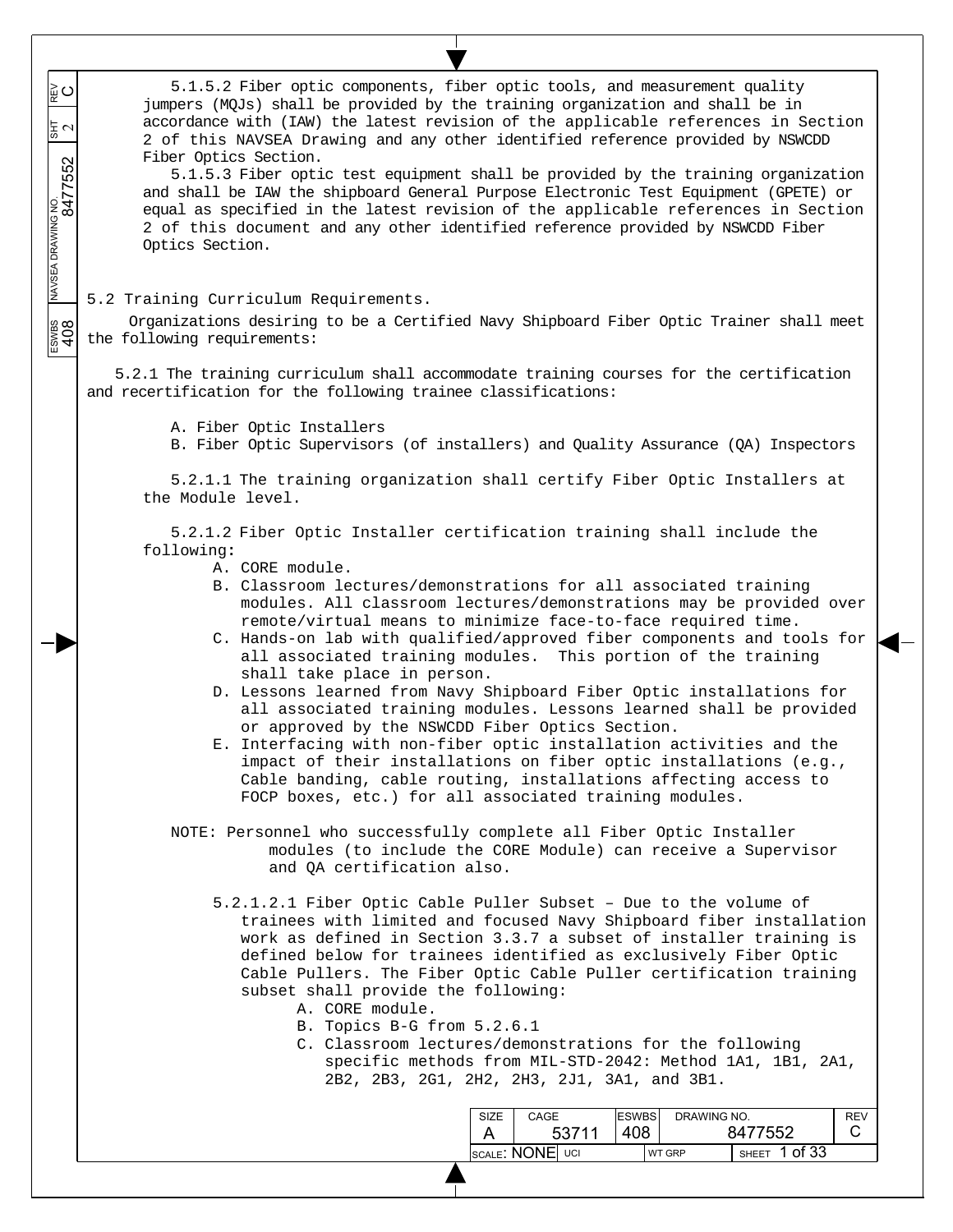- D. Hands-on lab with qualified/approved fiber components and tools for all associated training methods.
- E. Lessons learned from Navy Shipboard Fiber Optic Cable Pullers for all associated training modules and methods. Lessons learned shall be provided or approved by the NSWCDD Fiber Optics Section.
- 5.2.1.2.2 As this requirement is a combination of the CORE module with a subset from other modules a minimum required time is provided for this training path. The minimum time required for Cable Puller training shall be not less than 16 hours.

5.2.1.3 Fiber Optic Supervisor and Quality Assurance (QA) certification training shall provide the following:

A. CORE module.

 $\overline{\phantom{a}}$  $\overline{\phantom{a}}$  $\overline{\phantom{a}}$ 

≩໐

 $\frac{2}{3}$ 

 $\overline{\phantom{a}}$  $\overline{\phantom{a}}$ 

 $\overline{\phantom{a}}$ 

ESWBS NAVSEA DRAWING NO.  $\frac{1}{817}$  REV 8477552 2

ESWBS<br>408

- B. Classroom lectures/demonstrations for all training modules. All classroom lectures/demonstrations may be provided over remote/virtual means to minimize face-to-face required time.
- C. Lessons learned from Navy Shipboard Fiber Optic installations for all associated training modules. Lessons learned shall be provided or approved by the NSWCDD Fiber Optics Section.
- D. Interfacing with non-fiber optic installation activities and the impact of their installations on fiber optic installations (e.g., Cable banding, cable routing, installations affecting access to FOCP boxes, etc.) for all training modules.
- NOTE: Certification for supervisor and QA inspector requires classroom lecture/demonstration training in all modules, but does not require hands-on training.

5.2.1.4 Fiber Optic Installer recertification training shall provide the following:

- A. CORE module refresher.
- B. Abbreviated refresher classroom lectures/demonstrations for all associated training modules to include any updates to module curriculum and ensure the trainee is prepared for the written examination.
- C. Appropriate hands-on lab with qualified/approved fiber components and tools for all associated training modules to include any updates to module curriculum
- D. Lessons learned from Navy Shipboard Fiber Optic installations for all associated training modules. Lessons learned shall be provided or approved by the NSWCDD Fiber Optics Section.

5.2.1.4.1 Fiber Optic Cable Puller trainee recertification training shall provide the following:

A. CORE module refresher.

- B. Appropriate classroom lectures/demonstrations for all associated training methods to include any updates to Fiber Optic Cable Puller curriculum and ensure the trainee is prepared for the written examination.
- C. Appropriate hands-on lab with qualified/approved fiber components and tools for all associated training methods to include any updates to the Fiber Optic Cable Puller curriculum.
- D. Lessons learned from Navy Shipboard Fiber Optic installations for all associated training modules. Lessons learned shall be provided or approved by the NSWCDD Fiber Optics Section.

| SIZE            | CAGE  | <b>ESWBS</b> |               | DRAWING NO.           |  |
|-----------------|-------|--------------|---------------|-----------------------|--|
|                 | 53711 | 408          |               | 8477552               |  |
| SCALE: NONE UCI |       |              | <b>WT GRP</b> | of 33<br><b>SHEET</b> |  |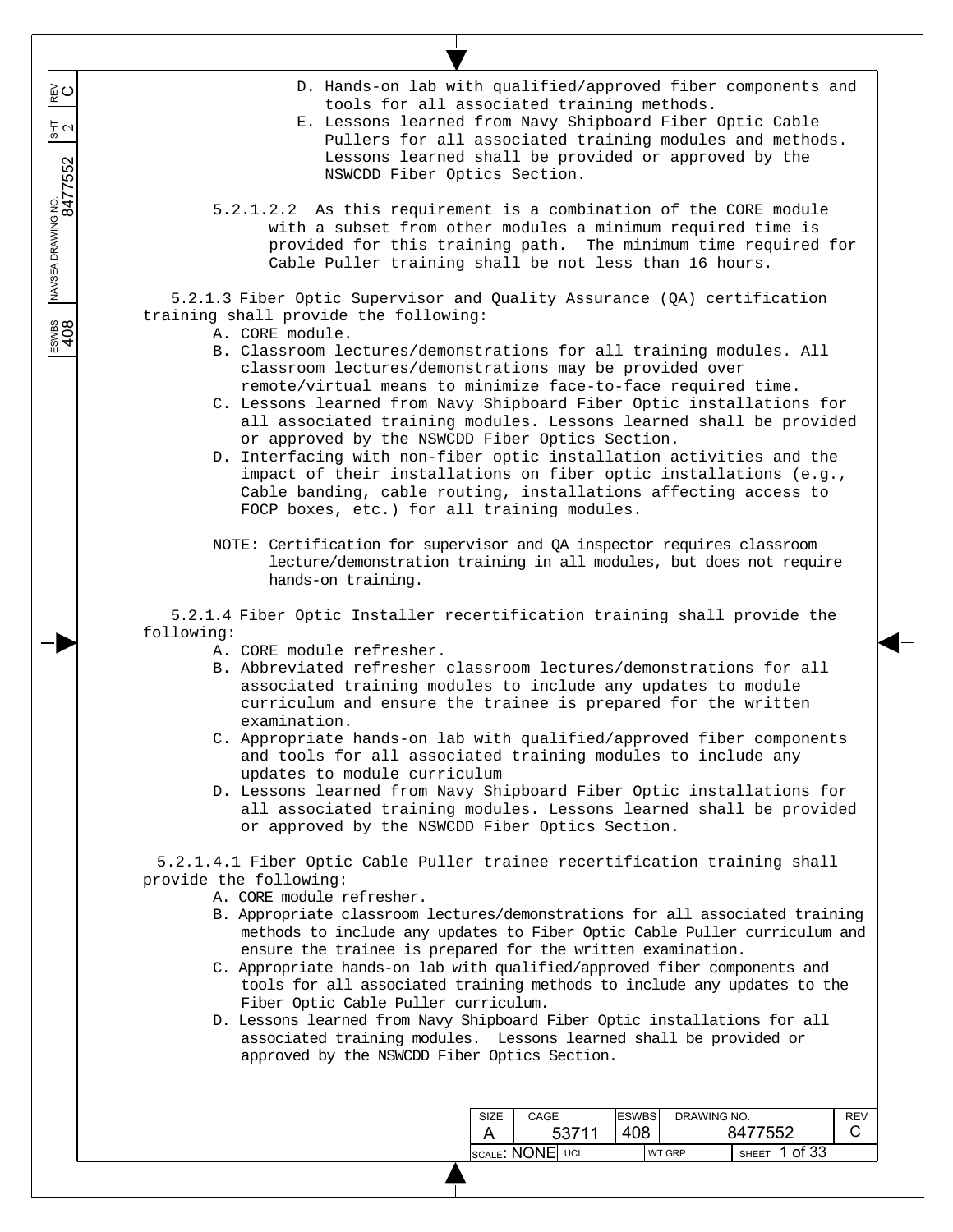5.2.1.5 Fiber Optic Supervisor and Quality Assurance (QA) recertification training shall provide the following:

- A. CORE module refresher.
- B. Abbreviated refresher classroom lectures/demonstrations for all associated training modules to include any updates to module curriculum and ensure the trainee is prepared for the written examination.
- C. Lessons learned from Navy Shipboard Fiber Optic installations for all associated training modules. Lessons learned shall be provided or approved by the NSWCDD Fiber Optics Section.
- NOTE: Recertification for supervisor and QA inspector requires abbreviated refresher classroom lecture/demonstration training in all modules, but does not require hands-on training.

5.2.2 All training materials (i.e., Curriculum, Outlines, Student Handbooks, Student Workbooks, Instructor Guides, Student Test, Test Answers, Presentations, and Supplemental Videos) shall be in accordance with (IAW) the latest revision of the applicable references in Section 2 of this NAVSEA Drawing and any other identified reference provided by the NSWCDD Fiber Optics Section.

5.2.3 The training curriculum shall provide the following modules:

5.2.3.1 CORE 5.2.3.2 Navy Shipboard Blown Optical Fiber (BOF) Methods and Components 5.2.3.3 Cable Handling, Penetration, and Repair/Modification 5.2.3.4 FOICB/TRB Forming, Routing, Shaping 5.2.3.5 Fiber Optic Termination – Single Ferrule (Light Duty) 5.2.3.6 Fiber Optic Termination – Multi-Terminus (Heavy Duty) 5.2.3.7 Fiber Optic Termination – Fusion Splicing 5.2.3.8 Optical Testing

The identified training modules may be combined into one or multiple training courses; however, the flexibility must remain to accommodate specific trainee requirements.

5.2.4 CORE module.

 $\overline{\phantom{a}}$  $\overline{\phantom{a}}$  $\overline{\phantom{a}}$ 

 $\circ$ 

 $\frac{2}{3}$   $\sigma$ 

 $\overline{\phantom{a}}$  $\overline{\phantom{a}}$ 

 $\overline{\phantom{a}}$ 

ESWBS NAVSEA DRAWING NO.  $\frac{1}{817}$  REV 8477552 2

 $\frac{200000}{408}$ 

- 5.2.4.1 The CORE module shall include the following topics, at a minimum:
	- A. Introduction to and history of Navy Shipboard Fiber Optics
	- B. Visual Inspection of Fiber Optic Components
	- C. Information regarding Qualified Products List (QPL) Components
	- D. Information regarding the Navy Recommended Fiber Optic Component Parts List, Test Equipment List, and Tools List
	- E. Information regarding the Navy Fiber Optic website
	- F. Adherence to all applicable references in Section 2 of this NAVSEA Drawing for fiber optic installations
	- G. Safety requirements when handling fiber optics

5.2.4.2 The curriculum for the CORE module shall adhere to:

- A. MIL-STD-2042 Base Specification
- B. MIL-STD-2042 Part 2, Method 2D1 (information only)
- C. MIL-STD-2042 Part 5, Method 5C1 (information only)
- D. MIL-STD-2042 Part 6, Method 6A1, 6M1
- E. MIL-STD-2052
- F. MIL-HDBK-2051

| SIZE | CAGE            | <b>ESWBS</b> | DRAWING NO.   |       |         | REV |
|------|-----------------|--------------|---------------|-------|---------|-----|
|      | 53711           | 408          | 8477552       |       |         |     |
|      | SCALE: NONE UCI |              | <b>WT GRP</b> | SHEET | 1 of 33 |     |
|      |                 |              |               |       |         |     |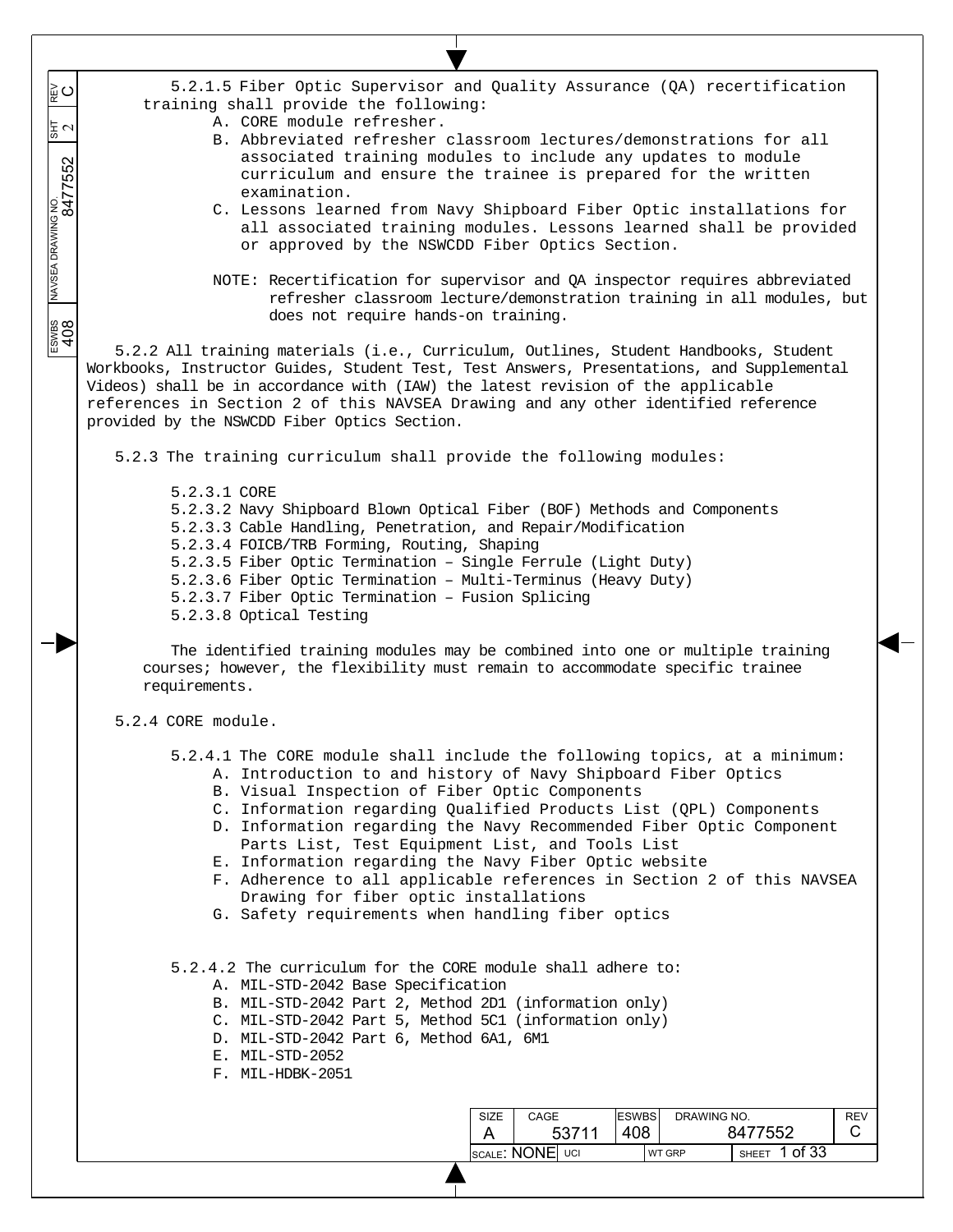ESWBS NAVSEA DRAWING NO.  $\frac{1}{817}$  REV 8477552 2  $\overline{\phantom{a}}$  $\overline{\phantom{a}}$  $\overline{\phantom{a}}$  $\overline{\phantom{a}}$  $\overline{\phantom{a}}$ ESWBS<br>408

 $\overline{\phantom{a}}$ 

≌⊂

- G. Navy Recommended Fiber Optic Components Parts List, Test Equipment List and Tools List
- H. Policy letters relating to fiber optic system design
	- i. NSWCDD ltr 3910 Ser W23/011, 2 Jun 2010, Subj: Policy to Invoke MIL-STD-2052A for Fiber Optic System Design
	- ii. NSWCDD ltr 3910 Ser W23/012, 17 May 2010, Subj: Clarification about the History and Use of the Navy Fiber Optic Power (Loss) Budget 3dB Safety Margin
	- iii. NSWCDD ltr 3910 Ser W23/014, 16 Jun 2010, Subj: Policy to Invoke Use of Patch Cords with 1000Base-LX over Multimode Fiber

5.2.4.3 The CORE module shall be provided in all individual content-focused training courses except when multiple modules are taken at one time or when all personnel attending the course have a current, unexpired certification for the CORE module.

5.2.4.4 The minimum time required for the CORE module shall be not less than four (4) hours.

5.2.5 Navy Shipboard Blown Optical Fiber (BOF) Methods and Components module. The BOF module is intended to train personnel on how to install, repair, and test BOF in a Navy shipboard environment.

5.2.5.1 The Navy Shipboard Blown Optical Fiber (BOF) Methods and Components module shall include the following topics, at a minimum (Note: This module does not require blown optical fiber manufacturer-specific installation procedures. Shipboard installation of blown optical fiber shall be in accordance with manufacturer-specific instructions. Training associated with manufacturer-specific installations shall be coordinated via the manufacturer or their designated representative.):

- A. Cable Handling and Penetration
- B. Forming, Routing, Shaping
- C. 8mm BOF Tube to 5mm BOF Tube Transition within Protective Enclosures
- D. 5mm BOF Tube Attachment to Splice Trays
- E. Use of single-tube BOF cable
- F. Cable saddle requirement
- G. FOICB and TRB Density Requirements
- H. Tube Furcation (Note: The training for MIL-STD-2042 Method 2E1 shall be included for informational purposes in the classroom instruction but does not require hands-on training.)
- I. Testing
	- i. Ball Bearing (BB) Test
	- ii. Cable Pressurization Test
	- iii. Cable Seal Verification Test
- J. Tube End Sealing
- K. Repair / Modification
	- i. Cable Jacket Repair
	- ii. Cable Splicing
	- iii. Cable Furcation

5.2.5.2 The curriculum for the Navy Shipboard Blown Optical Fiber (BOF) Methods and Components module shall adhere to:

- A. MIL-STD-2042 Part 1, Methods 1B1, 1C1, 1C2, 1D1
	- B. MIL-STD-2042 Part 2, Methods 2E1, 2F1, 2F2, 2F3, 2F4, 2G1, 2H1 (DEMO ONLY), 2H2, 2H3, 2I1, 2I2, 2I3, 2J1, 2L1, 2M1
	- C. MIL-STD-2042 Part 6, Methods 6H1, 6I1, 6J1

| <b>SIZE</b> | CAGE            | <b>ESWBS</b> | DRAWING NO.   |                         | <b>REV</b> |
|-------------|-----------------|--------------|---------------|-------------------------|------------|
|             | 53711           | 408          | 8477552       |                         |            |
|             | SCALE: NONE UCI |              | <b>WT GRP</b> | 1 of 33<br><b>SHEET</b> |            |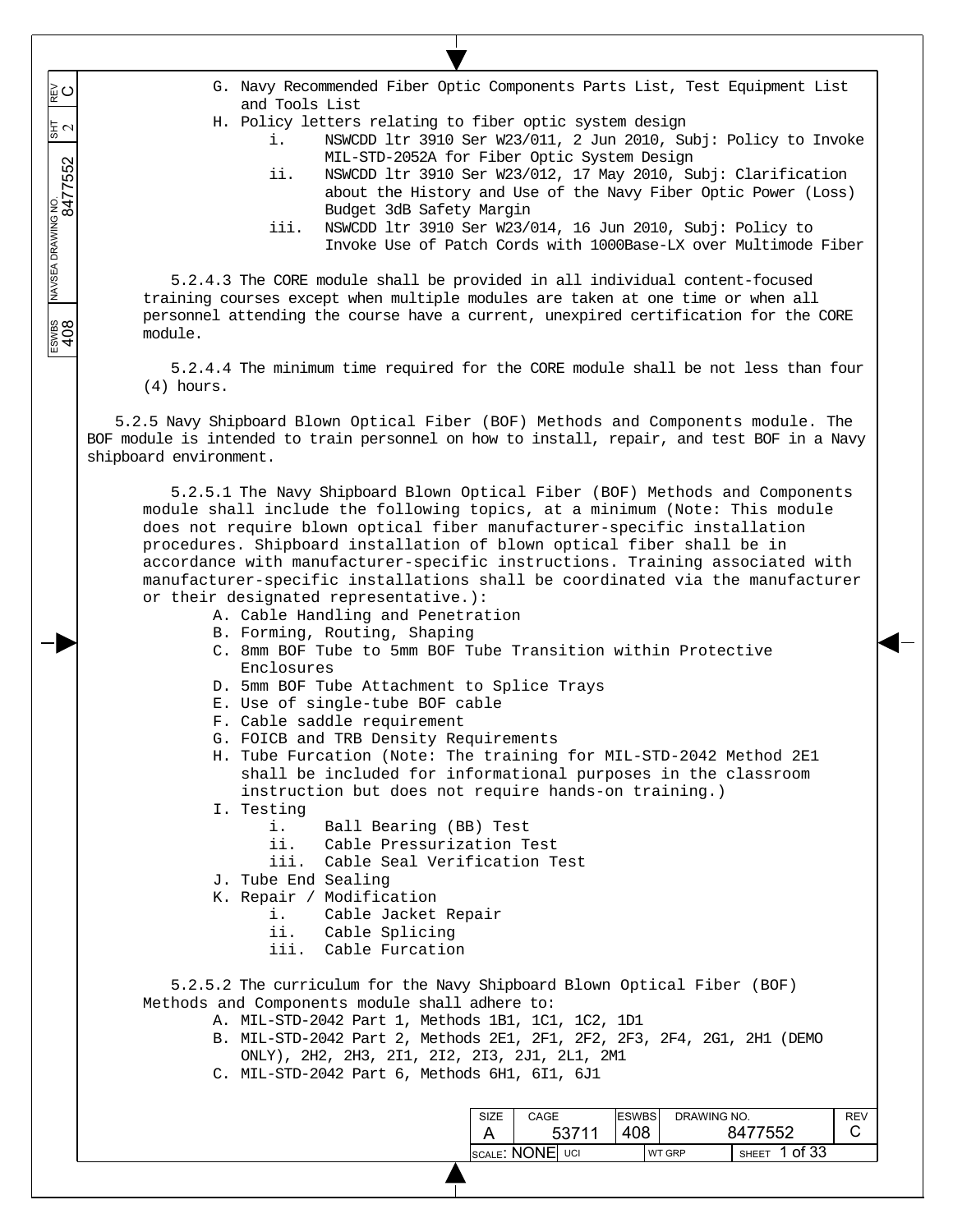| ျွ႕္ၾပ<br>$\frac{1}{3}$ $\sim$ | 5.2.5.3 The minimum time, both classroom and hands-on, required for fiber optic<br>installer certification for the Blown Optical Fiber (BOF) module shall be not less<br>than twenty-eight (28) hours.                                                                                                                                                                                                                                                                                                                                                                                                                                                                                                                                                                                                                                                                                                                                        |
|--------------------------------|-----------------------------------------------------------------------------------------------------------------------------------------------------------------------------------------------------------------------------------------------------------------------------------------------------------------------------------------------------------------------------------------------------------------------------------------------------------------------------------------------------------------------------------------------------------------------------------------------------------------------------------------------------------------------------------------------------------------------------------------------------------------------------------------------------------------------------------------------------------------------------------------------------------------------------------------------|
| NAVSEA DRAWNG NO.<br>8477552   | 5.2.6 Cable Handling, Penetration, and Repair / Modification module. The Cable<br>Handling, Penetration, and Repair/Modification module is intended to train personnel on how<br>to properly handle, penetrate, repair, and modify fiber optic cables in a Navy shipboard<br>environment.                                                                                                                                                                                                                                                                                                                                                                                                                                                                                                                                                                                                                                                     |
| ESWBS<br>408                   | 5.2.6.1 The Cable Handling, Penetration, and Repair / Modification module<br>shall include the following topics, at a minimum:<br>A. FOICB and TRB Density Requirements<br>B. Conventional and BOF Cable Handling<br>C. Cable Saddle Requirement<br>D. Intended Use for Single-Tube BOF Cable<br>E. Conventional and BOF Cable Penetration<br>Nylon Stuffing Tubes<br>i.<br>Metal Stuffing Tubes<br>ii.<br>iii. Multiple Cable Penetrators (MCPs)<br>F. Conventional and BOF Cable Jacket Repair<br>G. BOF Cable Splicing<br>H. BOF Cable Furcation                                                                                                                                                                                                                                                                                                                                                                                           |
|                                | 5.2.6.2 The curriculum for the Cable Handling, Penetration, and Repair /<br>Modification module shall adhere to:<br>A. MIL-STD-2042 Part 1, Methods 1B1, 1C1, 1C2, 1D1<br>B. MIL-STD-2042 Part 2, Methods 2A1, 2B1 (Demo Only), 2B2, 2B3, 2G1, 2H1<br>(Demo Only), 2H2, 2H3<br>C. MIL-STD-2042 Part 3, Methods 3A1, 3B1<br>D. Policy letters relating to fiber optic system design<br>NSWCCD-SSES ltr 9504 Ser 9542/09, 30 MAY 1997, Subj: Criteria<br>i.<br>for Shipboard Usage of Military Fiber Optic Components<br>NSWCCD-SSES ltr 9504 Ser 96315/055, 28 APR 2000, Subj:<br>ii.<br>Mismatching, Mating, Polishing, and Proper Application of MIL-<br>SPEC ST and COTS Connectors<br>iii.<br>NSWCDD ltr 3910 B35-GDB, 08 FEB 1984, Subj: Requirements for<br>Usage of Commercial Off-The-Shelf (COTS) Cable<br>NSWCCD-SSES ltr 9504 Ser 96315/021, 1 APR 2003, Subj:<br>iv.<br>Approaches to Fiber Optic Cable/Harness Replacement/Repair |
|                                | 5.2.6.3 The minimum time, both classroom and hands-on, required for fiber optic<br>installer certification for the Cable Handling, Penetration, and Repair /<br>Modification module shall be not less than sixteen (16) hours.<br>5.2.7 FOICB / TRB Forming, Routing, Shaping module. The FOICB / TRB Forming,                                                                                                                                                                                                                                                                                                                                                                                                                                                                                                                                                                                                                                |
|                                | Routing, Shaping module is intended to train personnel on how to properly form, route, and<br>shape fiber optic cables within FOICBs and TRBs in a Navy shipboard environment.<br>5.2.7.1 The FOICB / TRB Forming, Routing, Shaping module shall include the<br>following topics, at a minimum:<br>A. FOICB and TRB Density Requirements<br>B. Conventional Cable<br>Cable and OFCC End Sealing<br>i.<br>C. BOF<br>BOF Tube End Sealing<br>i.                                                                                                                                                                                                                                                                                                                                                                                                                                                                                                 |
|                                | <b>ESWBS</b><br>CAGE<br>DRAWING NO.<br><b>REV</b><br><b>SIZE</b><br>408<br>C.<br>53711<br>8477552<br>A<br><b>SCALE: NONE UCI</b><br>SHEET 1 of 33<br>WT GRP                                                                                                                                                                                                                                                                                                                                                                                                                                                                                                                                                                                                                                                                                                                                                                                   |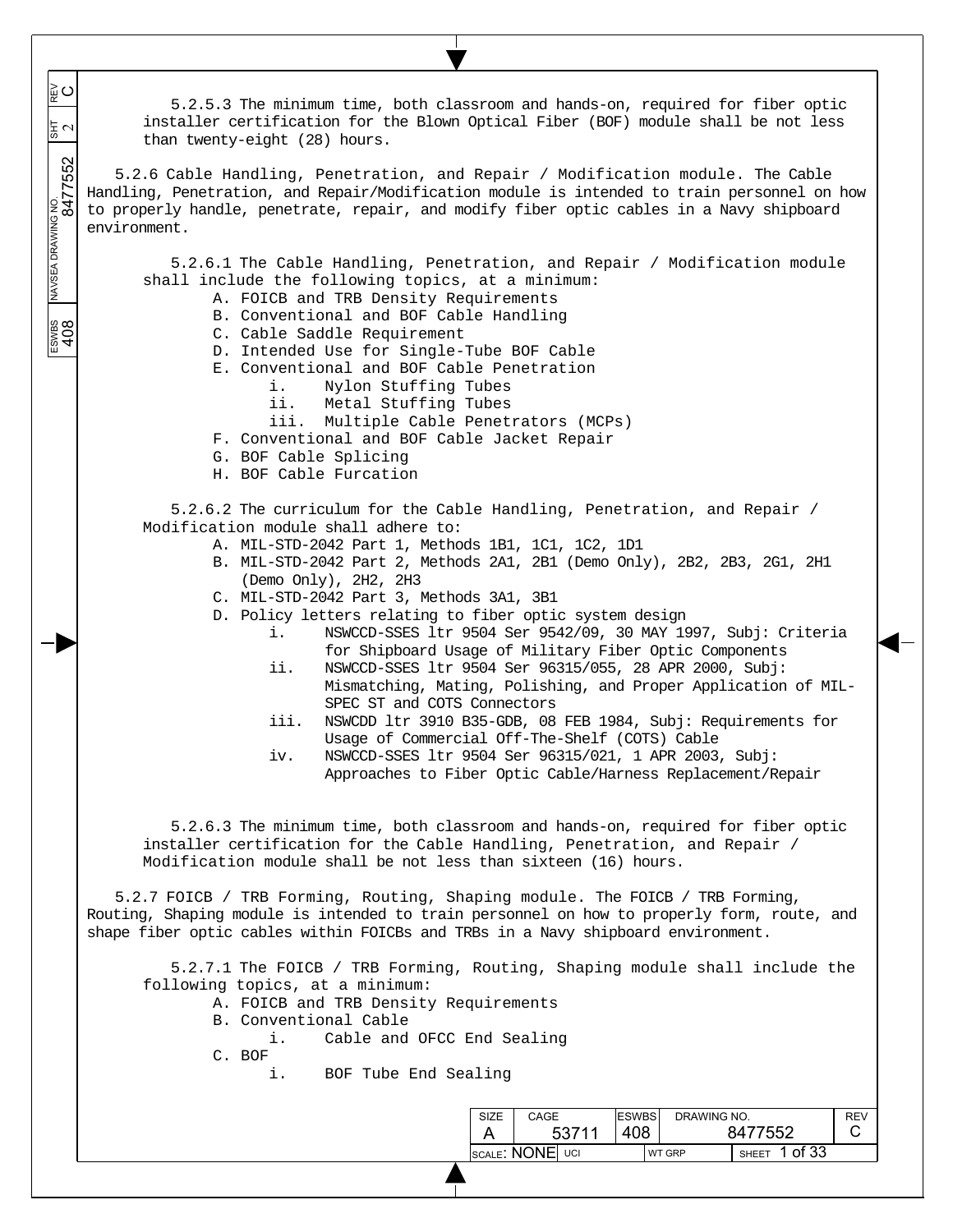ii. 8mm BOF Tube to 5mm BOF Tube Transition within Protective Enclosures

5.2.7.2 The curriculum for the FOICB / TRB Forming, Routing, Shaping module shall adhere to:

A. MIL-STD-2042 Part 1, Methods 1A1, 1E1

 $\overline{\phantom{a}}$ ူ့ပ  $\overline{\phantom{a}}$ 

 $\overline{\phantom{a}}$  $\overline{\phantom{a}}$  동지

 $\overline{\phantom{a}}$ 

ESWBS NAVSEA DRAWING NO.  $\frac{1}{817}$  REV 8477552 2

 $rac{1}{2}$ 

B. MIL-STD-2042 Part 2, Methods 2C1, 2C2, 2I1, 2I2, 2I3, 2J1, 2K1, 2K2, 2K3, 2L1

5.2.7.3 The minimum time, both classroom and hands-on, required for fiber optic installer certification for the FOICB / TRB Forming, Routing, Shaping module shall be not less than eight (8) hours.

5.2.8 Fiber Optic Termination – Single Ferrule (Light Duty) module. The Fiber Optic Termination – Single Ferrule (Light Duty) module is intended to train personnel on how to properly install and repair fiber optic single ferrule connectors in a Navy shipboard environment.

5.2.8.1 The Fiber Optic Termination – Single Ferrule (Light Duty) module shall include the following topics, at a minimum:

- A. ST, LC, SC Type Connector
- B. Fiber Optic Connector Inspection and Cleaning

5.2.8.2 The curriculum for the Fiber Optic Termination – Single Ferrule (Light Duty) module shall adhere to:

- A. MIL-STD-2042 Part 5, Methods 5B1, 5B2, 5B3, 5D3
- B. MIL-STD-2042 Part 6, Method 6M1
- C. Policy letters relating to fiber optic system design
	- i. NSWCCD-SSES ltr 9504 Ser 96315/055, 28 APR 2000, Subj: Mismatching, Mating, Polishing, and Proper Application of MIL-SPEC ST and COTS Connectors
	- ii. NSWCDD ltr 3910 B35-GDB, 08 FEB 1994, Subj: Usage of Commercial Off-The-Shelf (COTS) Fiber Optic Components

5.2.8.3 The minimum time, both classroom and hands-on, required for fiber optic installer certification for the Fiber Optic Termination – Single Ferrule (Light Duty) module shall be not less than twelve (12) hours.

5.2.9 Fiber Optic Termination – Multi-Terminus (Heavy Duty) module. The Fiber Optic Termination – Multi-Terminus (Heavy Duty) module is intended to train personnel on how to properly install and repair fiber optic multi-terminus connectors in a Navy shipboard environment.

5.2.9.1 The Fiber Optic Termination – Multi-Terminus (Heavy Duty) module shall include the following topics, at a minimum:

- A. Multi-Terminus (MT)
- B. Heavy Duty Connector Mechanical Pull Test
- C. Fiber Optic Connector Inspection and Cleaning

5.2.9.2 The curriculum for the Fiber Optic Termination – Multi-Terminus (Heavy Duty) module shall adhere to:

A. MIL-STD-2042 Part 5, Methods 5A1, 5A2, 5A3, 5A4, 5A5, 5A6, 5D1

- B. MIL-STD-2042 Part 5, Method 5D2 (information only)
- C. MIL-STD-2042 Part6, Method 6M1
- D. Policy letters relating to fiber optic system design

| SIZE | CAGE                    |       | <b>ESWBS</b> | DRAWING NO.   |              |         | <b>REV</b> |
|------|-------------------------|-------|--------------|---------------|--------------|---------|------------|
|      |                         | 53711 | 408          | 8477552       |              |         |            |
|      | <b>ISCALE: NONE</b> UCI |       |              | <b>WT GRP</b> | <b>SHEET</b> | 1 of 33 |            |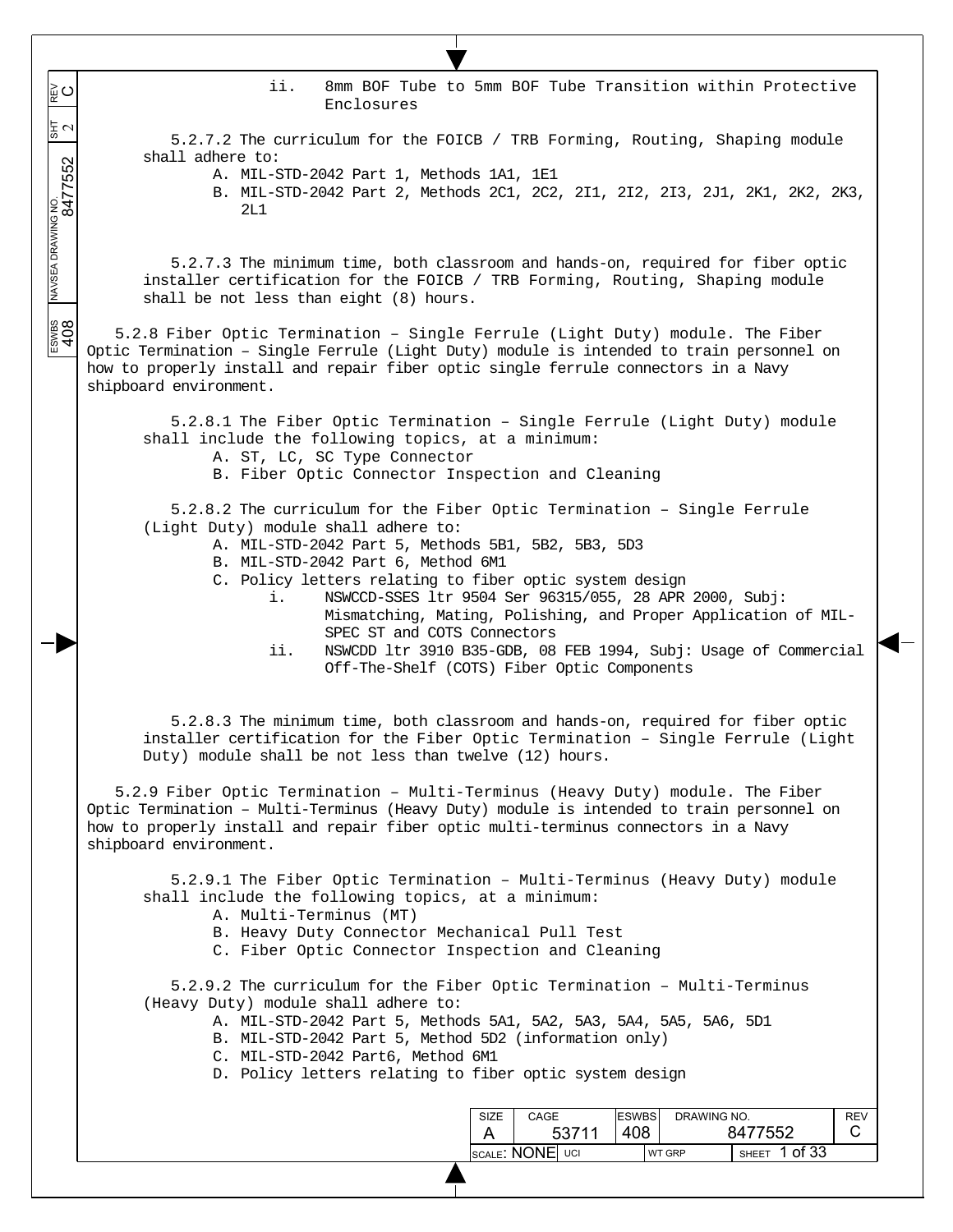i. NSWCCD-SSES ltr 9504 Ser 96315/055, 28 APR 2000, Subj: ESWBS NAVSEA DRAWING NO.  $\frac{1}{817}$  REV 8477552 2 ≩໐ Mismatching, Mating, Polishing, and Proper Application of MIL-SPEC ST and COTS Connectors  $\frac{1}{2}$ ii. NSWCCD-SSES ltr 9504 Ser 96315/038, 13 JUN 2003, Subj: Approaches to Cleaning Ferrule End Faces, Fiber Optic Connectors and Termini 5.2.9.3 The minimum time, both classroom and hands-on, required for fiber optic installer certification for the Fiber Optic Termination – Multi-Terminus (Heavy Duty) module shall be not less than sixteen (16) hours. 5.2.10 Fiber Optic Termination – Fusion Splicing module. The Fiber Optic Termination – Fusion Splicing module is intended to train personnel on how to properly perform fiber optic fusion splicing and install Navy Shipboard qualified fiber optic fusion splicing components in a Navy shipboard environment. 5.2.10.1 The Fiber Optic Termination – Fusion Splicing module shall include the following topics, at a minimum: A. Fusion Splicing B. 5mm BOF tube attachment to splice trays 5.2.10.2 The curriculum for the Fiber Optic Termination – Fusion Splicing module shall adhere to: A. MIL-STD-2042 Part 5, Method 5C2 B. MIL-STD-2042 Part 2, Methods 2K1, 2K2, 2K3, 2M1 5.2.10.3 The minimum time, both classroom and hands-on, required for fiber optic installer certification for the Fiber Optic Termination – Fusion Splicing module shall be not less than eight (8) hours. 5.2.11 Optical Testing module. The Optical Testing module is intended to train personnel on how to properly test fiber optic links in a Navy shipboard environment. 5.2.11.1 The Optical Testing module shall include the following topics, at a minimum: A. Cable Assembly Link Loss Test B. Cable Attenuation Test C. Cable Continuity Test D. Cable Topology End-to-End Attenuation Test E. Cable Assembly Return Loss Test F. Cable Topology End-to-End Return Loss Test G. Fiber Optic Connector Inspection and Cleaning H. MQJ Selection Test i. MMF ii. SMF 5.2.11.2 The curriculum for the Optical Testing module shall adhere to: A. MIL-STD-2042 Part 6, Methods 6B1, 6C1, 6D1, 6E1, 6E2, 6F1, 6K1, 6L1, 6M1 B. NAVSEA DRAWING 6877804 C. Policy letters relating to fiber optic system design i. NSWCCD-SSES ltr 9504 Ser 9542/11, 30 MAY 1997, Subj: Shipboard Applications Proper Measurement of Cable Assembly Link Loss ESWBS DRAWING NO. SIZE CAGE **REV**  C 408 8477552 A 53711 SCALE: NONE UCI WT GRP SHEET 1 of 33

 $\overline{\phantom{a}}$  $\overline{\phantom{a}}$  $\overline{\phantom{a}}$ 

 $\overline{\phantom{a}}$  $\overline{\phantom{a}}$ 

 $\overline{\phantom{a}}$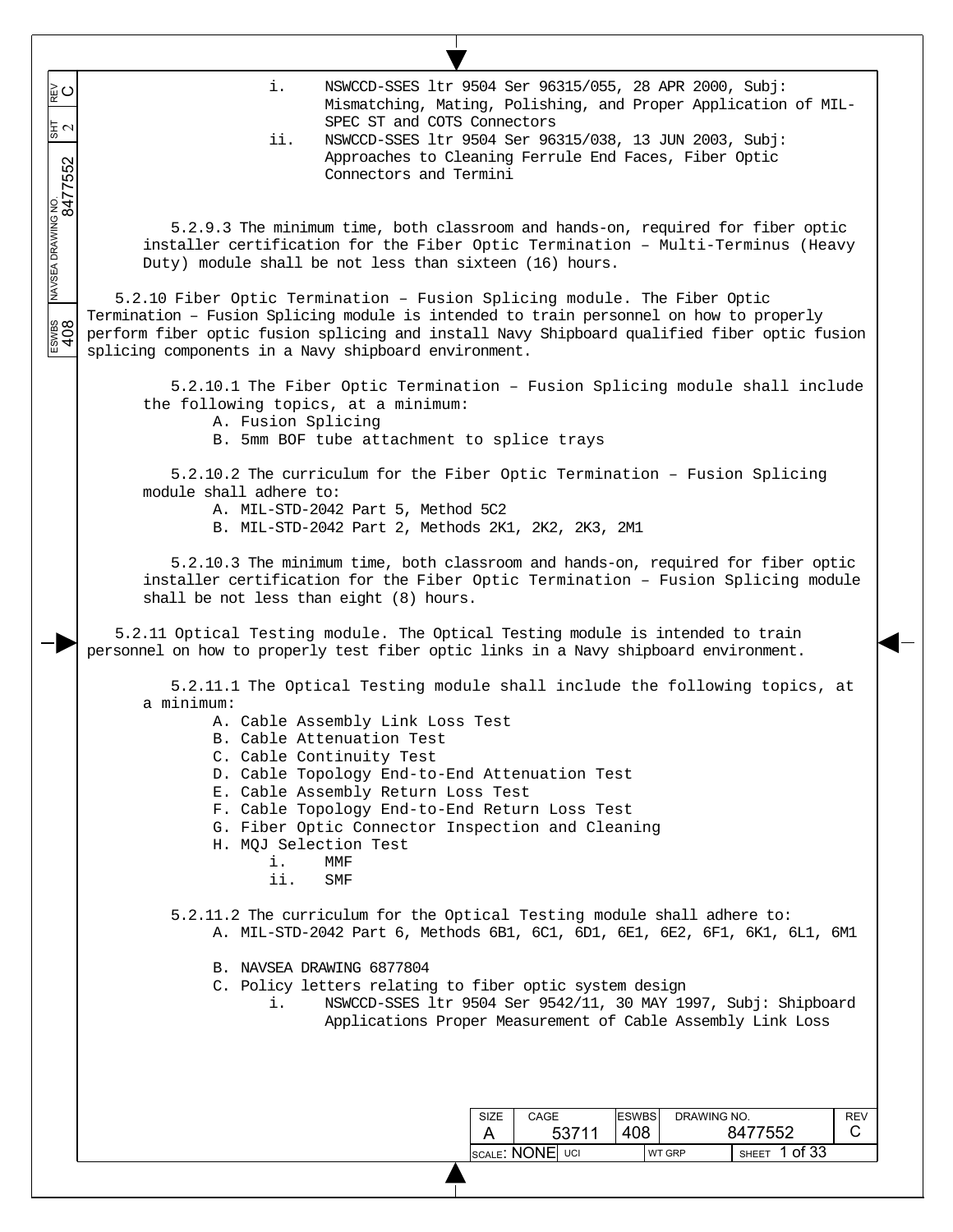$\overline{\phantom{a}}$ 5.2.11.3 The minimum time, both classroom and hands-on, required for fiber optic ESWBS NAVSEA DRAWING NO.  $\frac{1}{817}$  REV 8477552 2 ≩໐  $\overline{\phantom{a}}$ installer certification for the Optical Testing module shall be not less than  $\overline{\phantom{a}}$ twelve (12) hours. 동지  $\overline{\phantom{a}}$  $\overline{\phantom{a}}$ 5.3 Demonstration Requirements.  $\overline{\phantom{a}}$ Perspective organizations shall meet the following: 5.3.1 Training Demonstration Organizations shall provide a training demonstration, to include all modules (or submodules), using appropriate training materials and fiber optic components. The training location shall be determined by the perspective organization. ESWBS<br>408 5.3.1.1 Training facility location where NSWCDD Fiber Optics Section will assess the training demonstration (Note: Training organization shall arrange training demonstration location at facility). Access information for NSWCDD Fiber Optics Section personnel when visiting training facility is also required. 5.3.1.2 Demonstration. Organizations shall perform the following training modules for assessment by the NSWCDD Fiber Optics Section: A. CORE module B. Cable Handling, Penetration, and Repair/Modification module (Cable Handling, Pulling, Installation Only) C. FOICB/TRB Forming, Routing, Shaping module D. Fiber Optic Termination – Multi-Terminus (Heavy Duty) module E. Optical Testing module (Cable Assembly Link Loss Testing and Cable Attenuation Only) 5.3.1.3 Upon request, prior to or during the demonstration, organizations shall perform additional training modules. 5.3.1.4 Training organization shall provide all course books, tools, and support equipment for the demonstration. 5.3.1.5 Upon request by NSWCDD Fiber Optics Section, Demonstration Video CD or DVD of organization providing training shall be provided. 5.3.2 Instructor Exam An Instructor Exam will be administered by NSWCDD Fiber Optics Section and will assess the perspective instructor's knowledge of Navy standards-based methods and procedures and on Navy qualified/approved fiber optic components for shipboard fiber optic installation efforts. 5.3.2.1 Instructors present for the Demonstration Assessment shall complete an Instructor Exam at the time of the demonstration. 5.3.2.2 Any desired instructor not present at the Demonstration Assessment shall have the required statement of paragraph 5.1.4.3 reviewed by the Navy Fiber Optic TDA and pass the Navy Fiber Optic TDA supplied proctored exam, via the approved organizational process provided, to satisfy paragraph 5.1.2.8 before performing instruction. 5.3.2.3 All perspective instructors shall be required to score **90%** or better on this exam. 5.3.2.4 The Instructor Exam shall be an "individual", "open book" examination. ESWBS DRAWING NO. SIZE CAGE REV C 408 8477552 A 53711

SCALE:  $\text{NONE}$  UCI WT GRP SHEET 1 of 33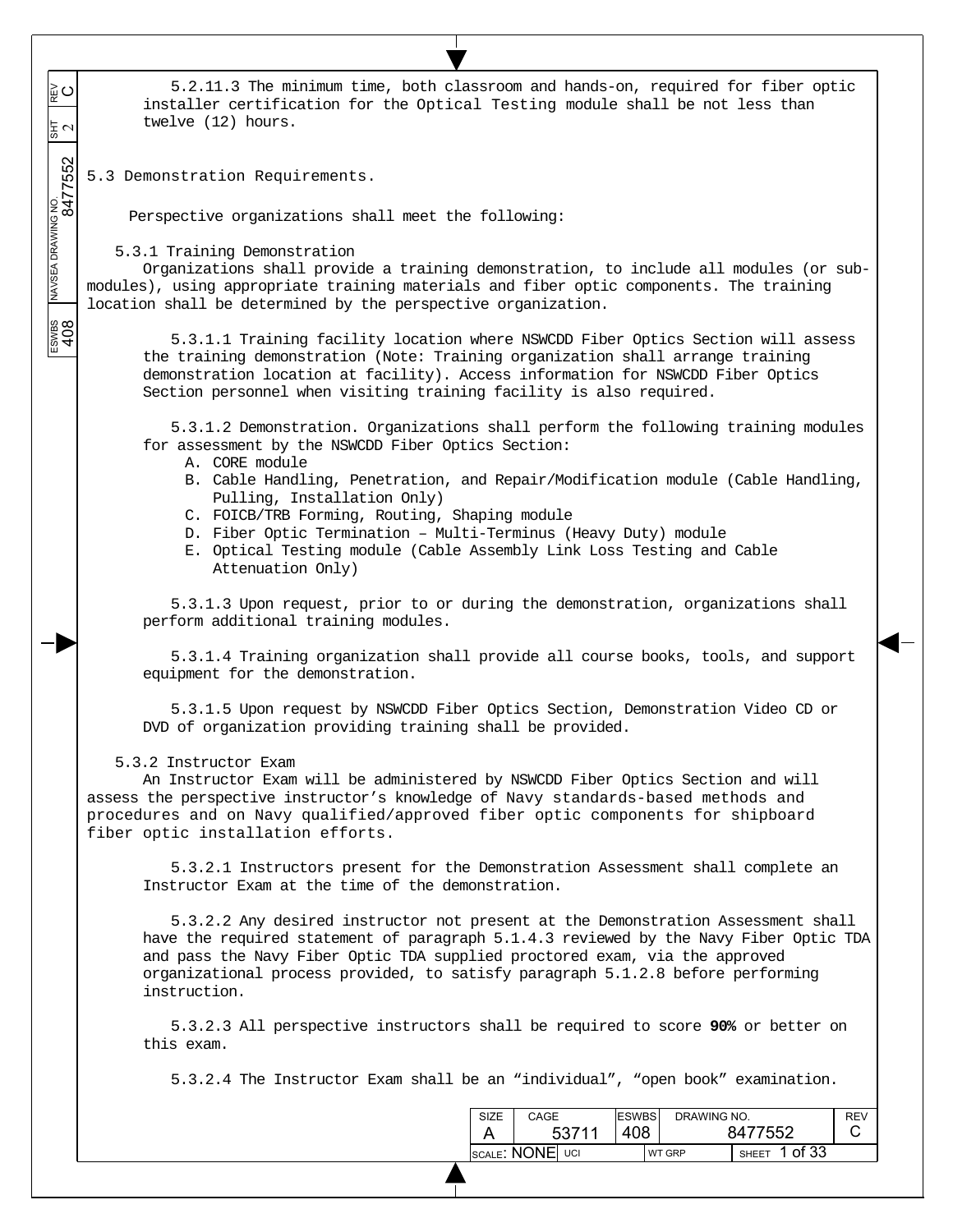5.4 Certified Organization Requirements. 보기

 $\overline{\phantom{a}}$  $\overline{\phantom{a}}$  $\overline{\phantom{a}}$ 

≌⊂

 $\overline{\phantom{a}}$  $\overline{\phantom{a}}$ 

 $\overline{\phantom{a}}$ 

ESWBS<br>408

ESWBS NAVSEA DRAWING NO.  $\frac{1}{817}$  REV 8477552 2 Organizations that have been certified by the Navy's Fiber Optic Technical Direction Agent (TDA) are certified based on the training organization's ability to meet the requirements in Sections 5.1, 5.2 and 5.3 of this NAVSEA Drawing. Details relating to the certification process are provided in Section 4.4 of this NAVSEA Drawing. Organizations that have been certified by the Navy's Fiber Optic TDA will be provided a signed NAVSEA Letter indicating certification and the expiration of certification. Delivery of the certification letter will be a Secure PDF provided via Digitally Signed Email. Once certified, these training organizations shall meet the following:

5.4.1 Organizations shall notify NSWCDD prior to taking any actions that could impact the training organization's certification. Specifically, changes to the training curriculum, changes in the training personnel, changes in tools / equipment. Section 4.4.3 of this NAVSEA Drawing provides a discussion of the change process.

5.4.2 Training organization certification renewal shall be the responsibility of the certified training organization.

5.4.2.1 Training organization certification renewal shall be completed prior to the 5-year anniversary of the training organization certification. Section 4.4.2 of this NAVSEA Drawing provides a discussion of this renewal process. Temporary extensions of 5 year period may be considered, where all materials and funding have been completed prior to the 5 year anniversary of certification and additional time is needed for review and/or correction of materials by training activity or NSWC Dahlgren.

5.4.2.2 Training organization certification renewal due to HIGH PRIORITY revision changes to the Navy Shipboard Fiber Optics Certification Training Program shall be completed within **six (6) months** from the date of the revision. Section 4.4.4 of this NAVSEA Drawing provides a discussion of this renewal process.

5.4.3 The training organization shall provide the certification of the fiber optic installer, fiber optic supervisor, and the fiber optic QA inspector classifications upon request. The training certification of each classification shall be valid for **three (3) years**.

5.4.4 In order to certify a trainee, the training organization shall:

5.4.4.1 Administer a written exam to all trainees that covers the material from each module(s). A score of at least **80%** on the written exam is required for certification. Written examinations shall be administered in person.

5.4.4.2 Administer a practical exam (i.e., hands-on demonstration of methods from associated module(s)) for fiber optic installer classification trainees. A score of **SATISFACTORY** on the practical exam is required for certification. Practical examinations shall be administered in person.

5.4.4.3 Administer a feedback survey to the trainee. Feedback surveys shall be submitted to NSWCDD Fiber Optics Section via email no later than (NLT) 30 business days after request from NSWCDD Fiber Optics Section. Surveys shall be submitted via agreed upon file format (e.g., Excel, PDF, Word, etc).

| SIZE            | CAGE  | <b>ESWBS</b> | DRAWING NO.   |                         | <b>REV</b> |
|-----------------|-------|--------------|---------------|-------------------------|------------|
|                 | 53711 | 408          |               | 8477552                 |            |
| SCALE: NONE UCI |       |              | <b>WT GRP</b> | 1 of 33<br><b>SHEET</b> |            |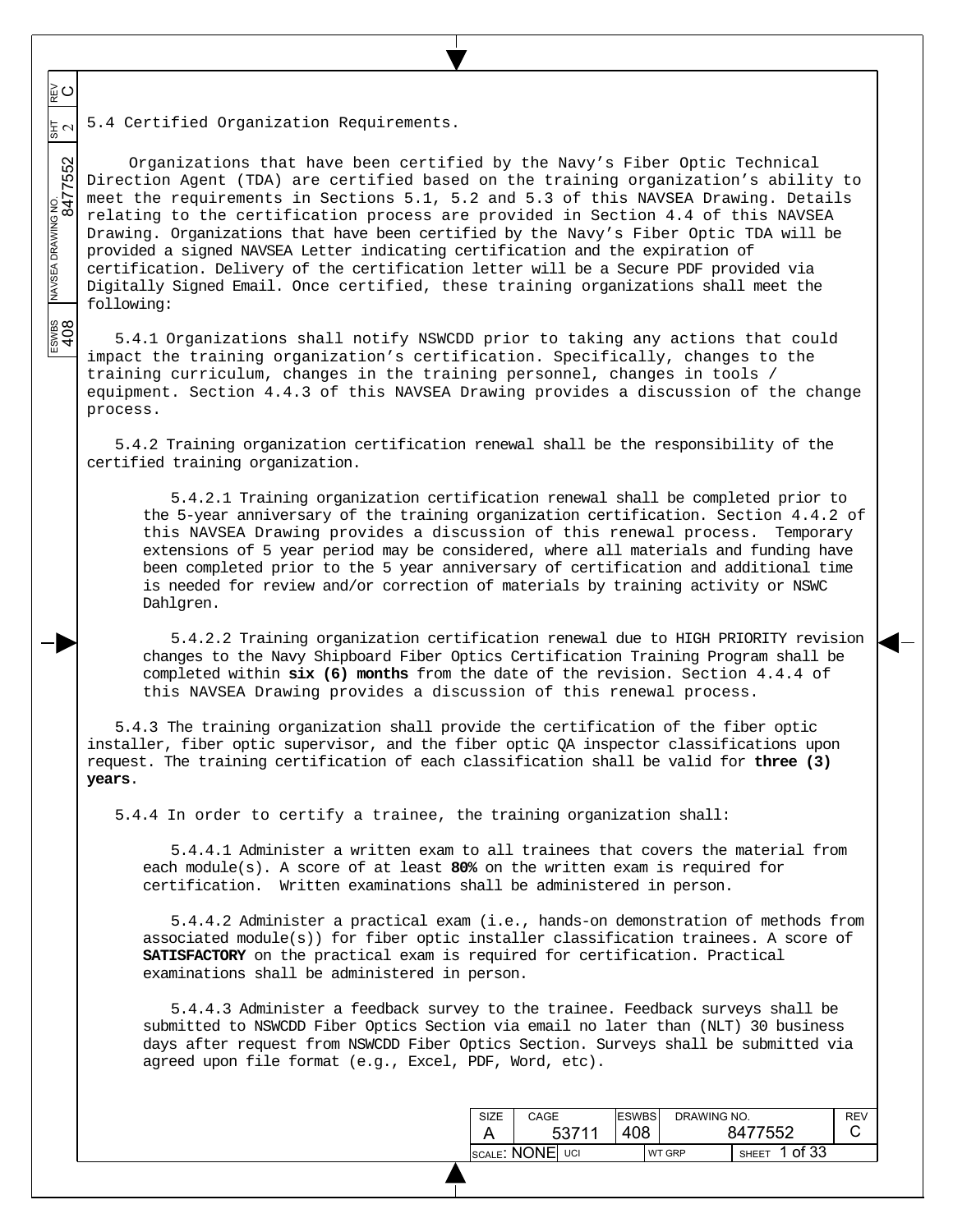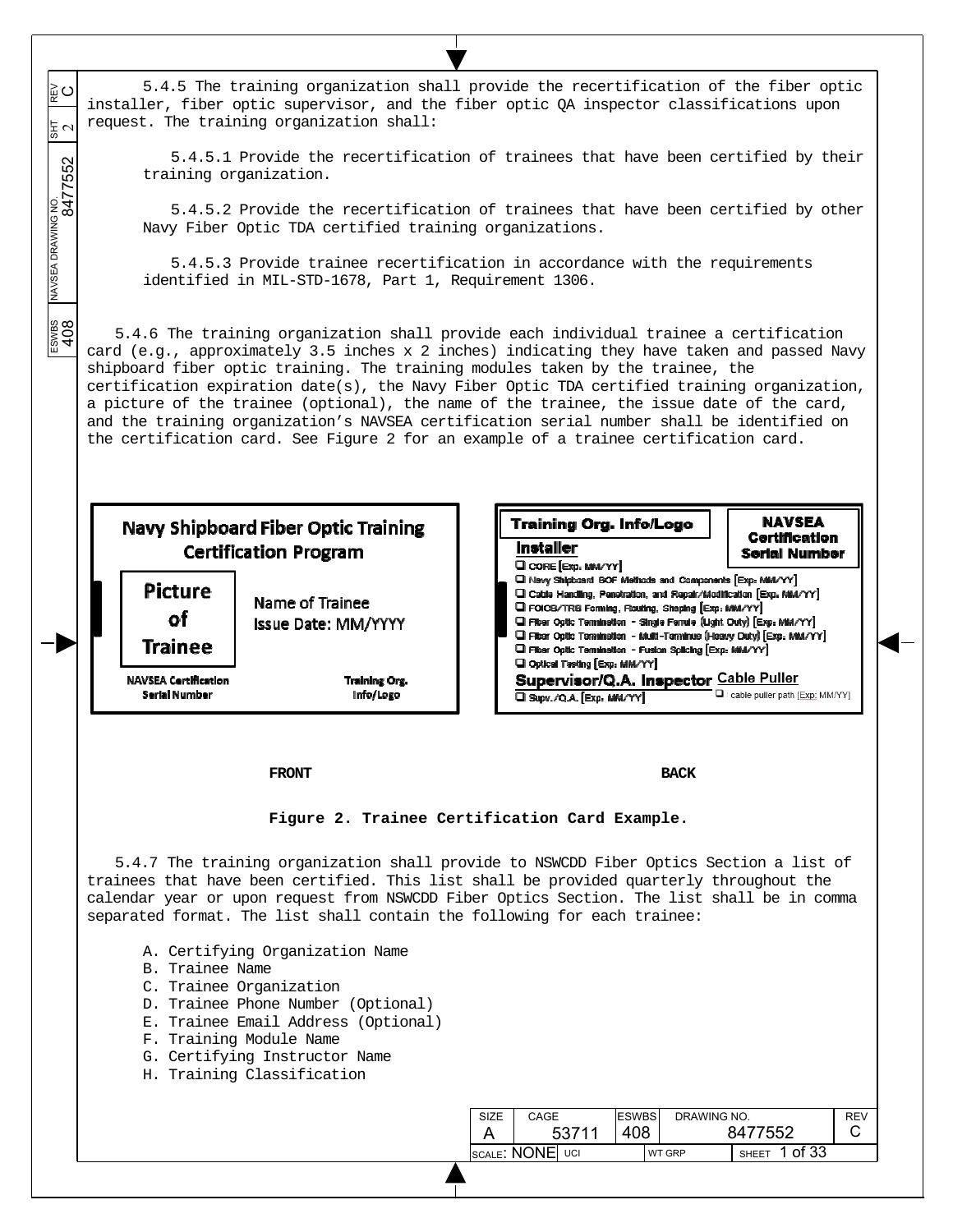I. Training Module Date Completed

 $\overline{\phantom{a}}$  $\overline{\phantom{a}}$  $\overline{\phantom{a}}$ 

≌⊂

동 ~

 $\overline{\phantom{a}}$  $\overline{\phantom{a}}$ 

 $\overline{\phantom{a}}$ 

ESWBS<br>408

- J. Training Module Expiration Date
- K. Certifying Organization Specific Trainee Identifier (if applicable)

ESWBS NAVSEA DRAWING NO.  $\frac{1}{817}$  REV 8477552 2 5.4.8 Upon approval from NSWCDD Fiber Optics Section, the training organization may bundle modules together to meet individual customer requirements. When bundling modules together, it is permitted to reduce the total amount of hours of training where individual content-focused modules overlap with information or methods. It is not required for the training organization to instruct the same information or methods more than once when bundling modules together. For example, consider the scenario in Table 1 below as an example:

|  |  |  | Table 1. - Training Scenario Example |  |  |
|--|--|--|--------------------------------------|--|--|
|--|--|--|--------------------------------------|--|--|

| <b>Provided Separately</b>                                                                                   |                                                                        |  |  |  |  |  |  |  |
|--------------------------------------------------------------------------------------------------------------|------------------------------------------------------------------------|--|--|--|--|--|--|--|
| <b>Navy Shipboard BOF Methods and</b>                                                                        | Cable Handling, Penetration, and                                       |  |  |  |  |  |  |  |
| <b>Components</b>                                                                                            | <b>Repair/Modification</b>                                             |  |  |  |  |  |  |  |
| <b>Required Methods</b>                                                                                      | <b>Required Methods</b>                                                |  |  |  |  |  |  |  |
| MIL-STD-2042 Part 1, Methods 1B1, 1C1, 1C2,                                                                  | MIL-STD-2042 Part 1, Methods 1B1, 1C1, 1C2,                            |  |  |  |  |  |  |  |
| 1D1                                                                                                          | 1D1                                                                    |  |  |  |  |  |  |  |
| MIL-STD-2042 Part 2, Methods 2E1, 2F1, 2F2,<br>2F3, 2F4, 2G1, 2H1, 2H2, 2H3, 2I1, 2I2, 2I3, 2J1,<br>2L1, 2M1 | MIL-STD-2042 Part 2, Methods 2A1, 2B1, 2B2,<br>2B3, 2G1, 2H1, 2H2, 2H3 |  |  |  |  |  |  |  |
| MIL-STD-2042 Part 6, Methods 6H1, 6I1, 6J1                                                                   | MIL-STD-2042 Part 3, Methods 3A1, 3B1                                  |  |  |  |  |  |  |  |
| <b>Bundled Together</b>                                                                                      |                                                                        |  |  |  |  |  |  |  |
| Navy Shipboard BOF Methods and Components / Cable Handling, Penetration, and                                 |                                                                        |  |  |  |  |  |  |  |
| <b>Repair/Modification</b>                                                                                   |                                                                        |  |  |  |  |  |  |  |
| <b>Required Methods</b>                                                                                      |                                                                        |  |  |  |  |  |  |  |
| MIL-STD-2042 Part 1, Methods 1B1, 1C1, 1C2, 1D1                                                              |                                                                        |  |  |  |  |  |  |  |
| MIL-STD-2042 Part 2, Methods 2A1, 2B1, 2B2, 2B3, 2E1, 2F1, 2F2, 2F3, 2F4, 2G1, 2H1, 2H2, 2H3,                |                                                                        |  |  |  |  |  |  |  |
| 211, 212, 213, 2J1, 2L1, 2M1                                                                                 |                                                                        |  |  |  |  |  |  |  |
| MIL-STD-2042 Part 3, Methods 3A1, 3B1                                                                        |                                                                        |  |  |  |  |  |  |  |

*MIL‐STD‐2042 Part 6, Methods 6H1, 6I1, 6J1* 

NOTE: The above example would reduce total training hours since duplicative instruction would be eliminated (e.g., 36 methods vs. 28 methods). The above scenarios and other scenarios like it could be considered by training organizations as well to meet individual customer requirements.

5.4.9 The approval to bundle training modules does not alleviate the requirement for training organizations to provide individual content-focused modules separately per customer requests.

| SIZE | CAGE            | <b>ESWBS</b> | DRAWING NO.   |                       | RFV |
|------|-----------------|--------------|---------------|-----------------------|-----|
|      | 53711           | 408          |               | 8477552               |     |
|      | SCALE: NONE UCI |              | <b>WT GRP</b> | of 33<br><b>SHEET</b> |     |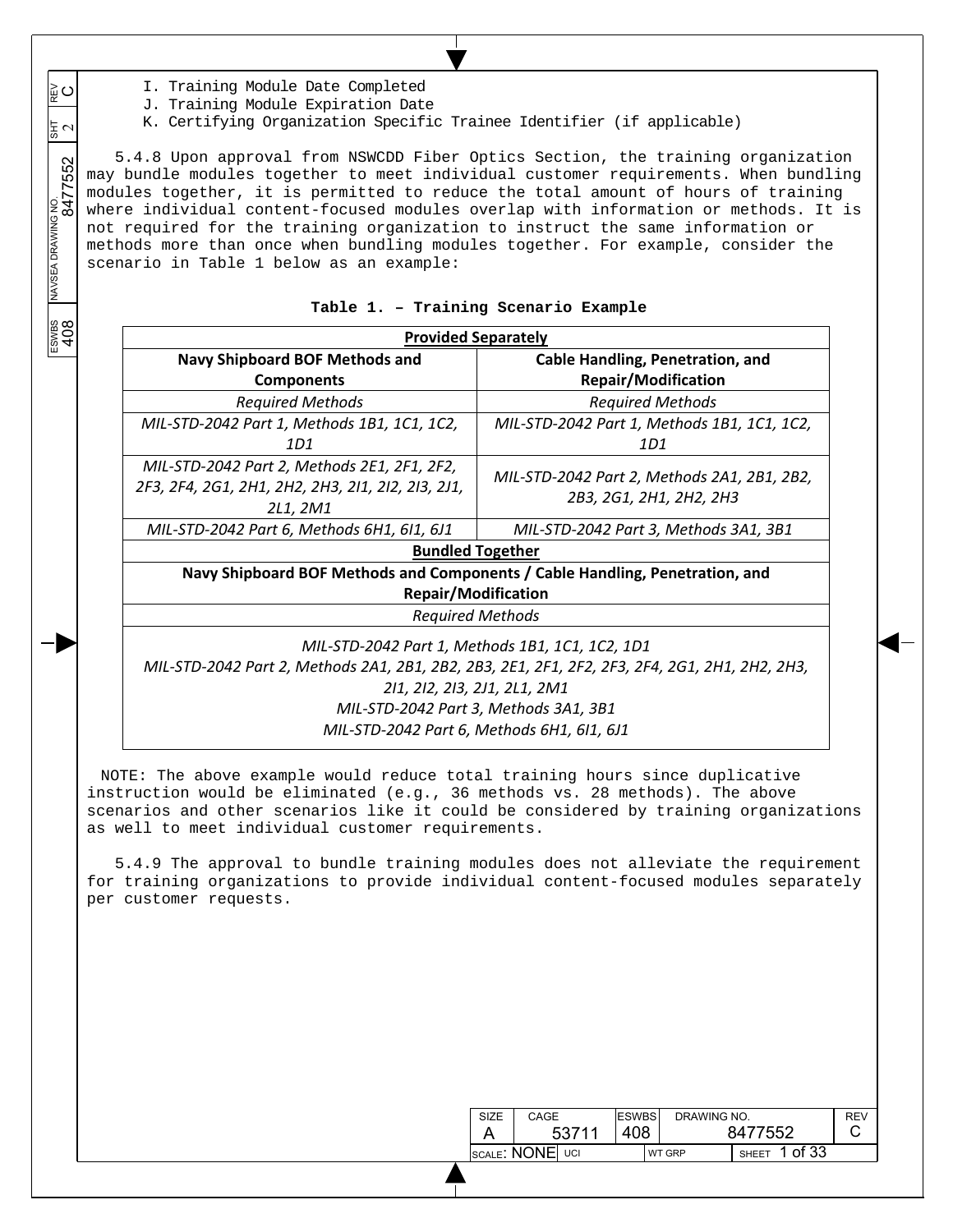# **6. ASSESSMENT CRITERIA**

 $\overline{\phantom{a}}$  $\overline{\phantom{a}}$  $\overline{\phantom{a}}$ 

≌⊂

동지

 $\overline{\phantom{a}}$  $\overline{\phantom{a}}$ 

 $\overline{\phantom{a}}$ 

ESWBS NAVSEA DRAWING NO.  $\frac{1}{817}$  REV 8477552 2

ESWBS<br>408

The information below is provided to detail the assessment of organizations seeking certification under the Navy Shipboard Fiber Optic Training Program. Candidate organizations will be assessed three separate times, as described in Section 4 of this NAVSEA Drawing.

6.1 Organization Assessment Package (OAP).

The Organization Assessment Package (OAP) shall be used to validate the organizational requirements, identified in Section 5.1, for the candidate organization. The OAP shall be provided to NSWCDD Fiber Optics Section. The contents of the OAP shall address all requirements in Section 5.1. Failure to address all requirements will result in an assessment rating of UNACCEPTABLE. An ACCEPTABLE rating for the OAP will permit the candidate organization to advance in the Training Certification Process.

6.2 Curriculum Assessment Package (CAP).

The Curriculum Assessment Package (CAP) shall be used to validate the training curriculum requirements, identified in Section 5.2, for the candidate organization. The CAP shall be provided to the NSWCDD Fiber Optics Section following the initiation of the WFPP agreement or MIPR between the candidate organization and the NSWCDD Fiber Optics Section, as discussed in Section 4. The contents of the CAP shall address all requirements in Section 5.2 and provide supporting documentation identified below. Failure to address all requirements will result in an assessment rating of UNACCEPTABLE. An ACCEPTABLE rating for the CAP will permit the candidate organization to advance in the Training Certification Process.

When addressing the requirements in Section 5.2, the supporting documentation required in the CAP shall include:

6.2.1 Training Curriculum. Organizations shall provide detailed information about the training courses/modules offered and the hours per course/module.

6.2.2 All associated training material (i.e., Curriculum, Outlines, Student Handbooks, Student Workbooks, Instructor Guides, Student Test, Test Answers, Presentations, and Supplemental Videos).

6.2.3 Mapping of identified training material to each course attendee (e.g., Trainee receives 1 Outline, 1 Student Handbook, 1 Student Workbook; Course receives 2 supplemental videos, etc.).

6.2.4 Mapping of instructors to training courses/modules.

6.2.5 Detailed information (i.e. Manufacturer, Part Number, Manufacturer Cage Code, Quantity) regarding all fiber optic components, test equipment, tools, and MQJs used for training.

6.3 Demonstration Assessment Package (DAP).

The Demonstration Assessment Package (DAP) shall be used to validate the training demonstration requirements, identified in Section 5.3, and the certified organization

| SIZE | CAGE                                                | <b>IESWBS</b> | DRAWING NO.   |                | <b>REV</b> |
|------|-----------------------------------------------------|---------------|---------------|----------------|------------|
|      | 53711                                               | 408           |               | 8477552        | U          |
|      | $ {}_{\text{SCALE}}$ : NONE $ $ $\backslash$<br>UCI |               | <b>WT GRP</b> | of 33<br>SHEET |            |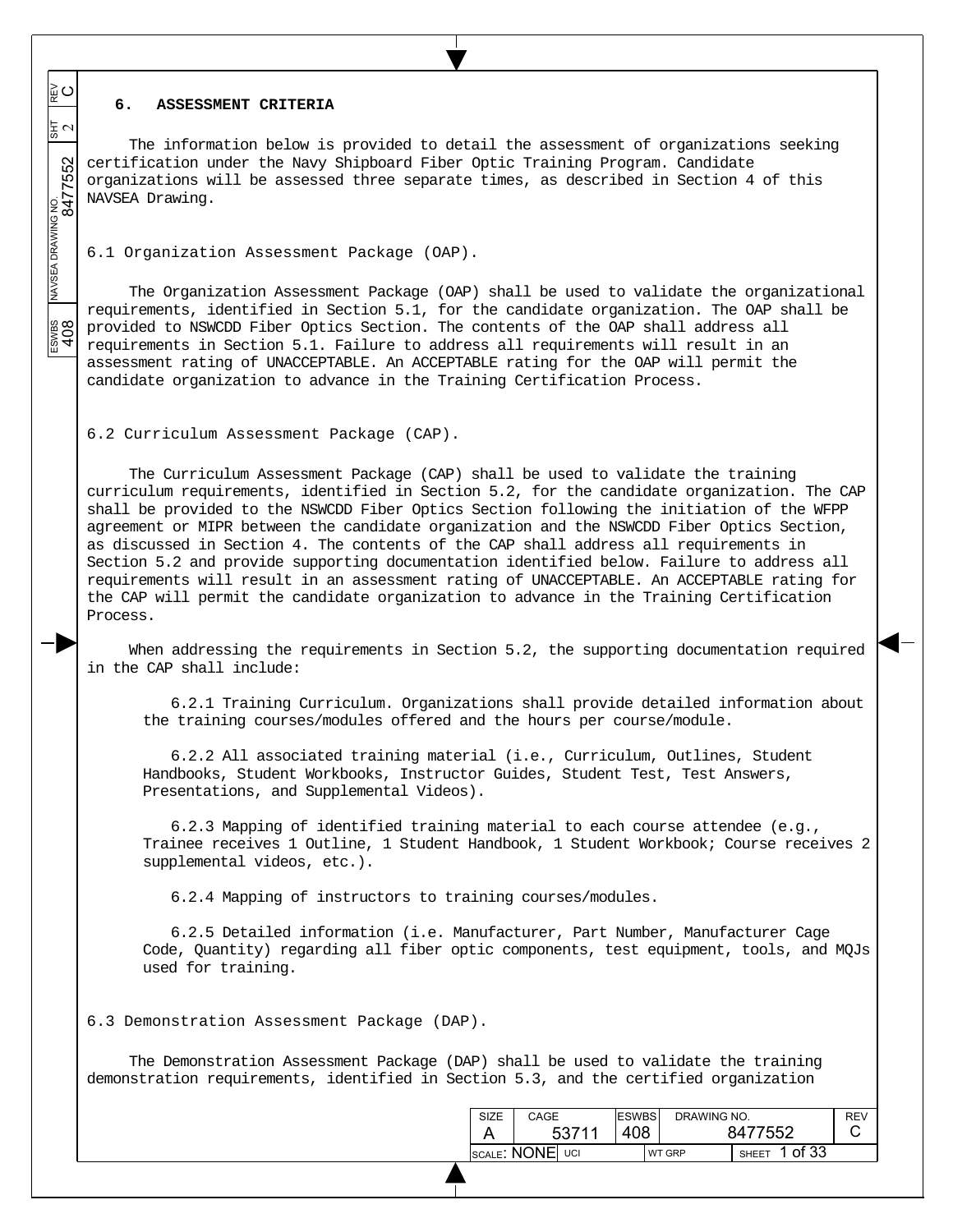requirements, identified in Section 5.4, for the candidate organization. The DAP shall be ESWBS NAVSEA DRAWING NO.  $\frac{1}{817}$  REV 8477552 2  $\circ$ provided to the NSWCDD Fiber Optics Section following the initiation of the WFPP agreement or MIPR between the candidate organization and the NSWCDD Fiber Optics Section, as 동시 discussed in Section 4. The contents of the DAP shall address all requirements in Section 5.3 and 5.4 and provide supporting documentation identified below. Failure to address all requirements will result in an assessment rating of UNACCEPTABLE. An ACCEPTABLE rating for the DAP will permit the certification of the candidate organization.

When addressing the requirements in Section 5.4, the supporting documentation required in the DAP shall describe how the candidate organization will meet each requirement.

# $\frac{1}{2}$ <br>408

 $\overline{\phantom{a}}$  $\overline{\phantom{a}}$  $\overline{\phantom{a}}$ 

 $\overline{\phantom{a}}$  $\overline{\phantom{a}}$ 

 $\overline{\phantom{a}}$ 

| SIZE             | CAGE |       | <b>ESWBS</b> | DRAWING NO.   |              |       | REV |
|------------------|------|-------|--------------|---------------|--------------|-------|-----|
| A                |      | 53711 | 408          |               | 8477552      |       |     |
| Iscale: NONE UCI |      |       |              | <b>WT GRP</b> | <b>SHEET</b> | of 33 |     |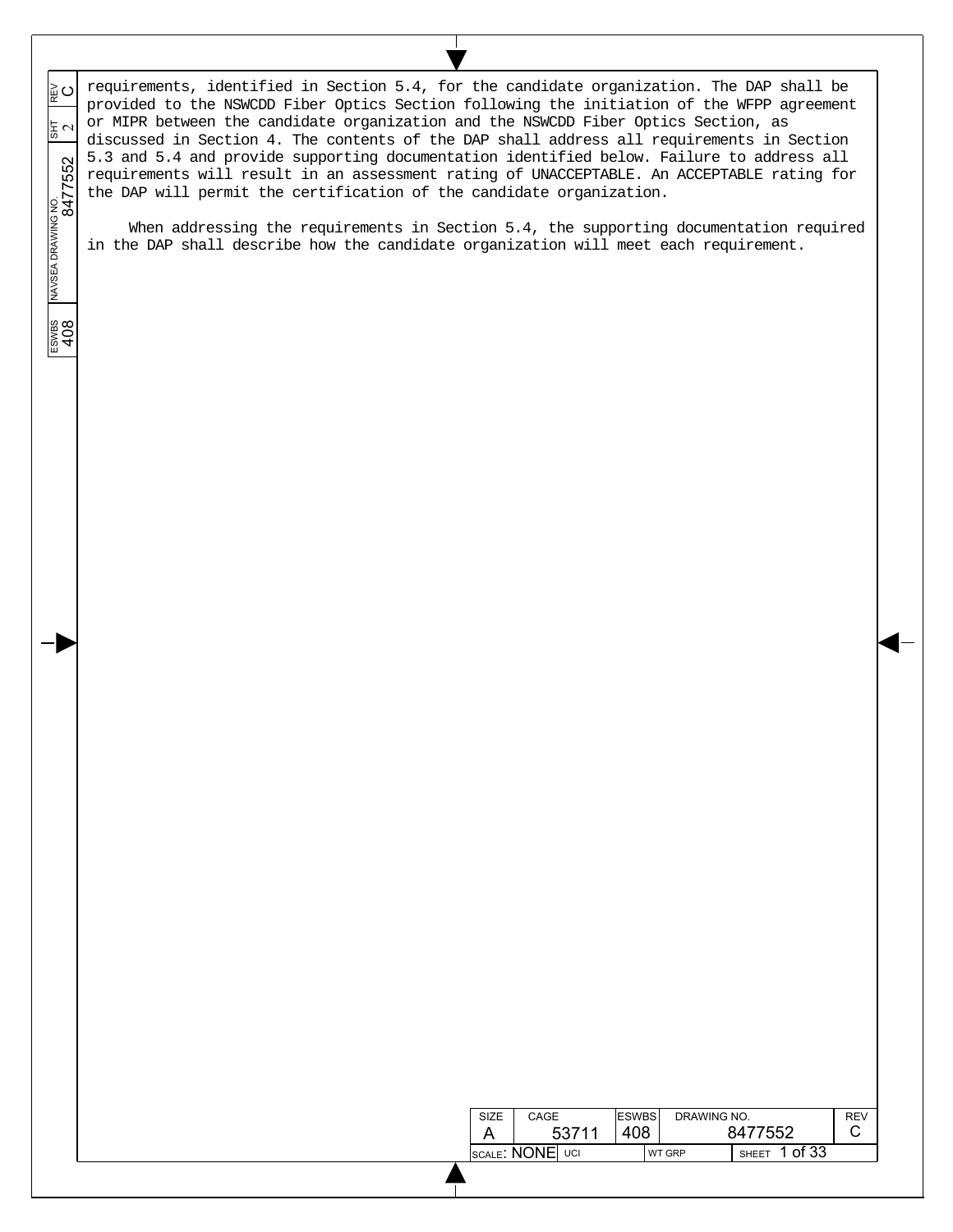**APPENDIX A** 

### Work for Private Party (WFPP) Agreement

Non-government organizations that are participating in either the curriculum assessment process or the demonstration assessment process will be required to enter into a Work for Private Party (WFPP) Agreement with NSWCDD (For government organizations, a Military Interdepartmental Purchase Request (MIPR) will be performed instead of a WFPP since a MIPR is a method for transferring funds amongst U.S. military organizations.) A WFPP Agreement provides a vehicle for the Navy Fiber Optic TDA at NSWCDD to assess the training program of the training organization (private party) seeking certification. This appendix discusses the WFPP process and provides sample templates. The information within this appendix is subject to change without notice.

### A.1 Background

 $\overline{\phantom{a}}$  $\overline{\phantom{a}}$  $\overline{\phantom{a}}$ 

≩໐

 $\frac{1}{2}$   $\sigma$ 

 $\overline{\phantom{a}}$  $\overline{\phantom{a}}$ 

 $\overline{\phantom{a}}$ 

ESWBS NAVSEA DRAWING NO.  $\frac{1}{817}$  REV 8477552 2

ESWES<br>408

A number of laws and policies have been implemented to broaden the authority of defense activities to partner with private parties. These laws and policies offer opportunities for NSWCDD to reduce operating and ownership costs, enhance commercialization of dual-use technologies, and increase private sector access to defense-unique capabilities. The following Statute authorizes NSWCDD to work with private parties to fulfill the requirements of the Navy Shipboard Fiber Optic Training Certification Program:

10 U.S. CODE §2563 provides authority and establishes conditions under which NSWCDD may sell articles and services to private parties when the article or service is not available from a U.S. commercial source in the quality, quantity, or timeframe required by the customer

A.2 Initiating the 10 U.S. CODE §2563 WFPP Process

Sections A.2.1 and A.2.2 document the work flow process and the standard templates to be utilized by the training organization (private party) to initiate the WFPP process. All requirements for 10 U.S. CODE §2563 agreements shall be coordinated through the Technical Partnering Office (TPO).

# A.2.1 10 U.S. CODE §2563 Flow Process

The following is the 10 U.S. CODE §2563 Agreement flow process where each step of the process is color coded so that the entity responsible for the current action is identified. This flow only depicts the request for certification from the Commander, NSWC since 10 U.S. CODE §2563 agreements put in place by NSWCDD are normally less than \$1 million dollars. There are 4 entities responsible for actions in this process, the TPO, Technical Department, Private Party, and Legal Counsel. However, these agreements are routed through Security prior to being provided to the Private Party for review and signature. Before an agreement is put in place, a WAW package must be prepared and the effort must be accepted by the NWM. No work may be performed under a 10 U.S. CODE §2563 Agreement until the Private Party and Commander, NSWCDD have signed the agreement and funding has been received by NSWCDD from the Private Party. Therefore, a Request for Authority letter is prepared and sent to the Commander, NSWC to receive certification of non-competition. This certification allows the Commander, NSWCDD to sign the agreement.

| <b>SIZE</b>     | CAGE |       | <b>ESWBS</b> | DRAWING NO.           |  | REV |
|-----------------|------|-------|--------------|-----------------------|--|-----|
|                 |      | 53711 | 408          | 8477552               |  |     |
| SCALE: NONE UCI |      |       | WT GRP       | of 33<br><b>SHEET</b> |  |     |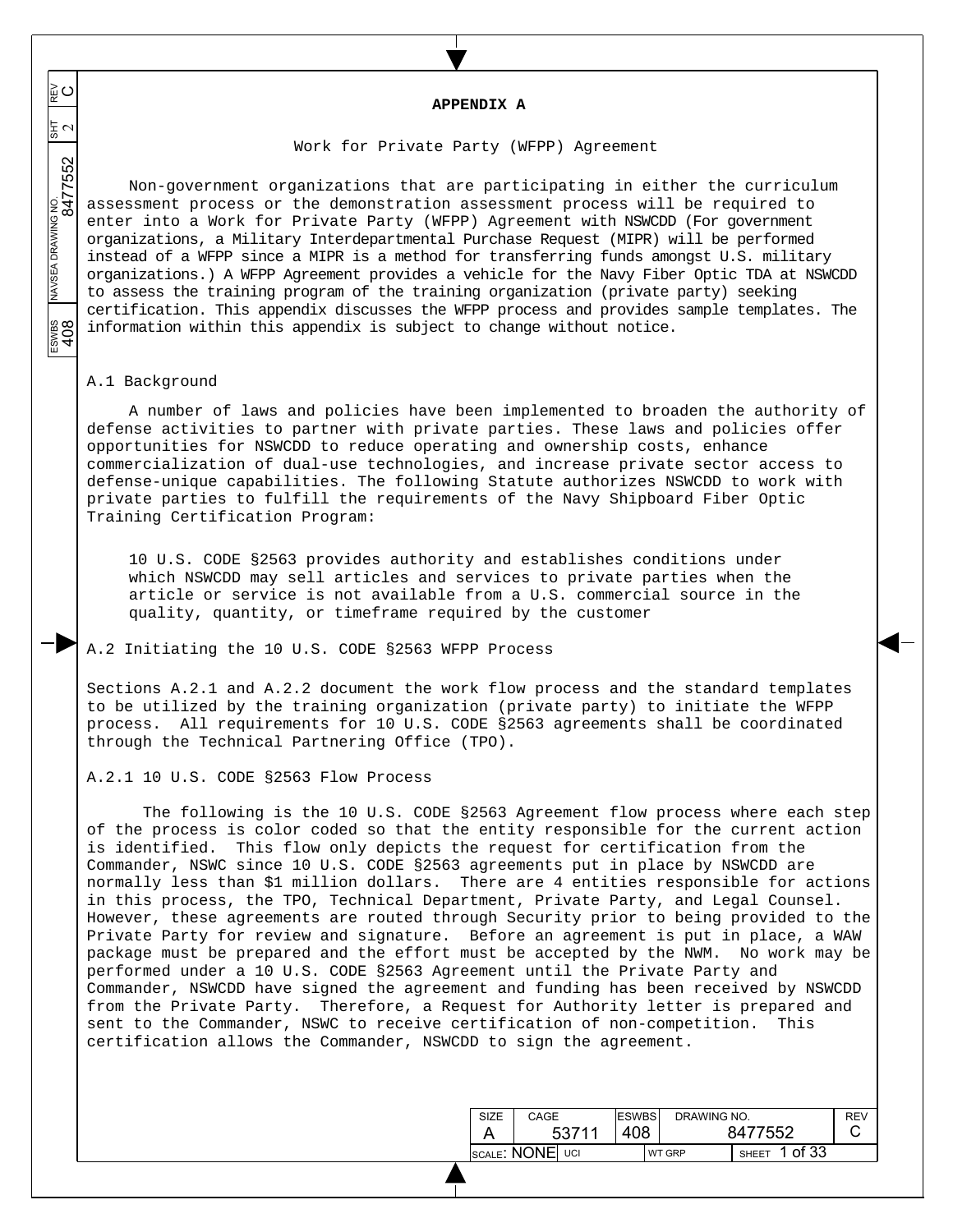

A.2.2 Standard Templates to be Utilized by Training Organization

The following are the templates to be used by the training organization (private party) to initiate the 10 U.S. CODE §2563 WFPP process.

# A.2.2.1. Statement of Work (SOW) Template

 $\overline{\phantom{a}}$ 

When a Private Party or Technical Department contacts the TPO interested in a WFPP effort, the following SOW template is provided to the Private Party by the TPO for use in developing a SOW. A SOW is needed from the Private Party describing the work that the Private Party would like for NSWCDD to perform and the expected deliverables. Receiving this SOW from the Private Party initiates the 10 U.S. CODE §2563 Agreement (in progress) process.

| <b>SIZE</b> | CAGE             | <b>ESWBS</b> | DRAWING NO.   |                       | <b>REV</b> |
|-------------|------------------|--------------|---------------|-----------------------|------------|
|             | 53711            | 408          |               | 8477552               |            |
|             | ISCALE: NONE UCI |              | <b>WT GRP</b> | of 33<br><b>SHEET</b> |            |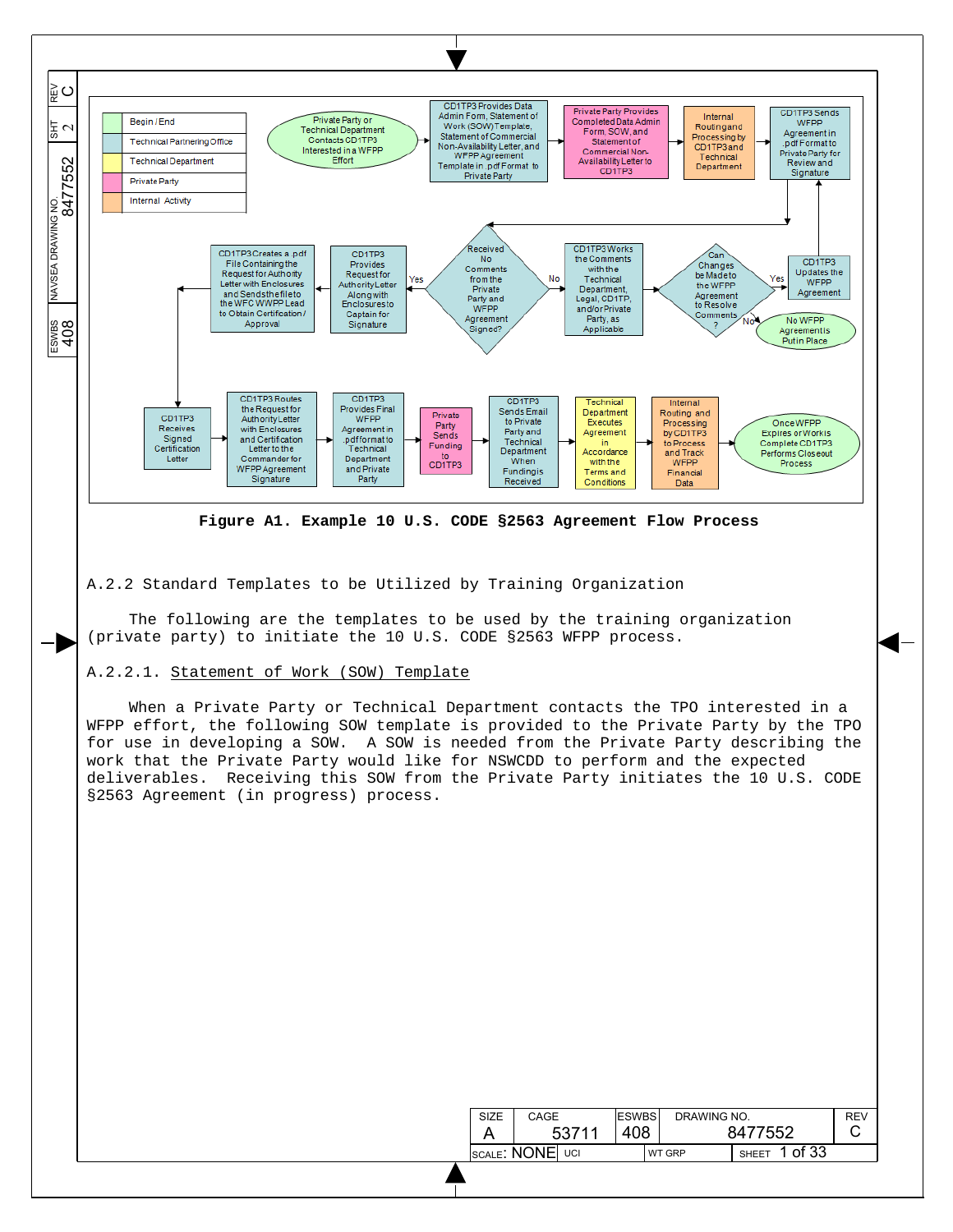| STATEMENT OF WORK FORMAT                                                                                                                                                                                                                                                                                                                                                                   |  |  |  |  |  |  |  |  |
|--------------------------------------------------------------------------------------------------------------------------------------------------------------------------------------------------------------------------------------------------------------------------------------------------------------------------------------------------------------------------------------------|--|--|--|--|--|--|--|--|
| [Provide a brief background of program status and why work needs to be performed.]<br>BACKGROUND:                                                                                                                                                                                                                                                                                          |  |  |  |  |  |  |  |  |
| ABSTRACT OF PROPOSED TASK: [Provide a high-level description of the work desired by the private<br>party to be performed by NSWCDD.]                                                                                                                                                                                                                                                       |  |  |  |  |  |  |  |  |
| TASK 1 Curriculum Assessment                                                                                                                                                                                                                                                                                                                                                               |  |  |  |  |  |  |  |  |
| [Provide a description of tasking to be performed by NSWCDD under this task.]                                                                                                                                                                                                                                                                                                              |  |  |  |  |  |  |  |  |
| Required Customer Furnished Information (CFI)/Customer Furnished Equipment (CFE)/Customer Furnished<br>Personnel (CFP): [Private Party] shall provide the following CFI/CFE/CFP to NSWCDD:                                                                                                                                                                                                 |  |  |  |  |  |  |  |  |
| a. Curriculum Assessment Package (CAP) that includes the following:                                                                                                                                                                                                                                                                                                                        |  |  |  |  |  |  |  |  |
| (1) All associated training material (e.g, outlines, student handbooks, student workbooks,<br>instructor guides, student tests, test answers, presentations, supplemental videos, etc.) and<br>mapping of identified training material to each course attendee (e.g., Trainee receives 1 outline,<br>1 student handbook, 1 student workbook; Course receives 2 supplemental videos, etc.). |  |  |  |  |  |  |  |  |
| (2) Mapping of instructor to training courses/modules                                                                                                                                                                                                                                                                                                                                      |  |  |  |  |  |  |  |  |
| (3) Detailed information (i.e., manufacturer, part number, quantity) regarding all fiber optic<br>components, test equipment, tools, and MQJs used for training                                                                                                                                                                                                                            |  |  |  |  |  |  |  |  |
| (4) Duration of Navy Shipboard Fiber Optic training courses/modules                                                                                                                                                                                                                                                                                                                        |  |  |  |  |  |  |  |  |
| [Define any other specific CFI (Customer Furnished Information), CFE (Customer Furnished<br>Equipment), or CFP (Customer Furnished Personnel) that will be provided by the private party in<br>order to accomplish this task.]                                                                                                                                                             |  |  |  |  |  |  |  |  |
| Schedule of Task: [Provide any specific start and stop dates for this task.]                                                                                                                                                                                                                                                                                                               |  |  |  |  |  |  |  |  |
| Deliverables: [Identify any expected deliverables for this task and reference any expected quality<br>standards to be followed.]                                                                                                                                                                                                                                                           |  |  |  |  |  |  |  |  |
| TASK 2 Demonstration Assessment                                                                                                                                                                                                                                                                                                                                                            |  |  |  |  |  |  |  |  |
| [Provide a description of tasking to be performed by NSWCDD under this task.]                                                                                                                                                                                                                                                                                                              |  |  |  |  |  |  |  |  |
| Required CFI/CFE/CFP: [Private Party] shall provide the following CFI/CFE/CFP to NSWCDD:                                                                                                                                                                                                                                                                                                   |  |  |  |  |  |  |  |  |
| a. Demonstration Assessment Package (DAP) that includes the following:                                                                                                                                                                                                                                                                                                                     |  |  |  |  |  |  |  |  |
| (1) Training facility location where NSWCDD will assess the training demonstration ([Private Party]<br>shall arrange training demonstration location at facility.)                                                                                                                                                                                                                         |  |  |  |  |  |  |  |  |
| (2) All course books, tools, and support equipment for demonstration                                                                                                                                                                                                                                                                                                                       |  |  |  |  |  |  |  |  |
| (3) Upon request by NSWCDD, demonstration video CD or DVD of [Private Party] training Shipboard<br>Fiber Optics                                                                                                                                                                                                                                                                            |  |  |  |  |  |  |  |  |
| [Define any specific CFI (Customer Furnished Information), CFE (Customer Furnished Equipment), or<br>CFP (Customer Furnished Personnel) that will be provided by the private party in order to<br>accomplish this task.]                                                                                                                                                                   |  |  |  |  |  |  |  |  |
| Schedule of Task: [Provide any specific start and stop dates for this task.]                                                                                                                                                                                                                                                                                                               |  |  |  |  |  |  |  |  |
| Deliverables: [Identify any expected deliverables for this task and reference any expected quality<br>standards to be followed.]                                                                                                                                                                                                                                                           |  |  |  |  |  |  |  |  |
| Figure A2. Statement of Work Template                                                                                                                                                                                                                                                                                                                                                      |  |  |  |  |  |  |  |  |
|                                                                                                                                                                                                                                                                                                                                                                                            |  |  |  |  |  |  |  |  |
|                                                                                                                                                                                                                                                                                                                                                                                            |  |  |  |  |  |  |  |  |
| <b>ESWBS</b><br>SIZE<br>CAGE<br>DRAWING NO.<br><b>REV</b><br>C                                                                                                                                                                                                                                                                                                                             |  |  |  |  |  |  |  |  |
| 408<br>8477552<br>53711<br>A<br>SHEET 1 of 33<br><b>SCALE: NONE</b> UCI<br>WT GRP                                                                                                                                                                                                                                                                                                          |  |  |  |  |  |  |  |  |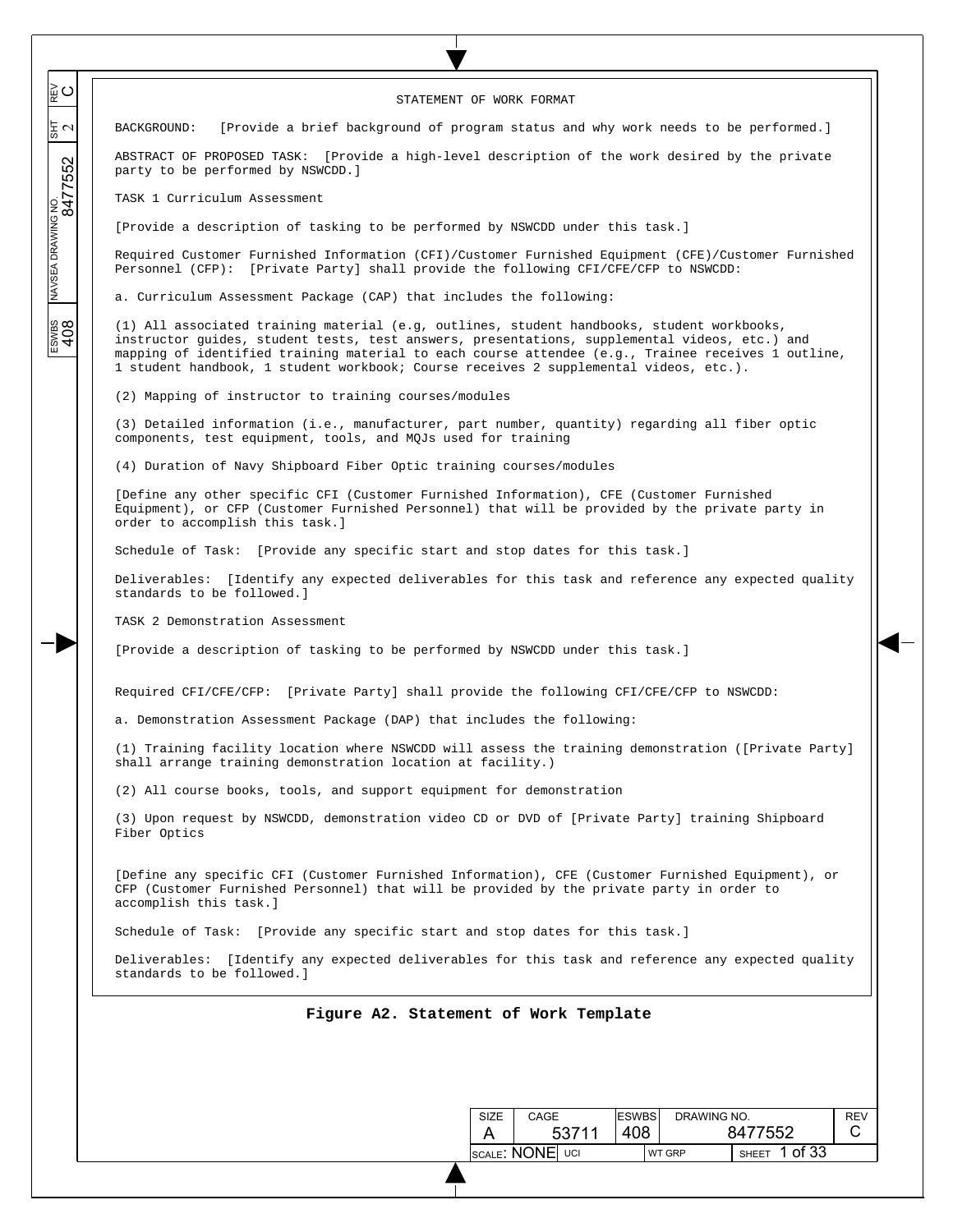#### $\circ$ A.2.2.2 Data Admin Form

 $\overline{\phantom{a}}$  $\overline{\phantom{a}}$  $\overline{\phantom{a}}$ 

| ∥ు ⊯                                       | A.2.2.2 Data Admin Form                                                                                                                                       | When a Private Party or Technical Department contacts the TPO interested in a       |
|--------------------------------------------|---------------------------------------------------------------------------------------------------------------------------------------------------------------|-------------------------------------------------------------------------------------|
| $\frac{1}{3}$ $\sim$<br>NAVSEA DRAWING NO. | Private Party by the TPO for completion by the Private Party. This information is<br>needed and used by the TPO when creating a 10 U.S. CODE §2563 Agreement. | WFPP effort, the following Data Admin Form is provided with the SOW template to the |
|                                            | REQUIRED DATA                                                                                                                                                 | CUSTOMER INPUT                                                                      |
|                                            | Company Name                                                                                                                                                  |                                                                                     |
|                                            | Company Acronym or Abbreviation                                                                                                                               |                                                                                     |
|                                            | Mailing Address 1                                                                                                                                             |                                                                                     |
|                                            | Mailing Address 2                                                                                                                                             |                                                                                     |
| $rac{1}{408}$                              | City                                                                                                                                                          |                                                                                     |
|                                            | State                                                                                                                                                         |                                                                                     |
|                                            | Zip                                                                                                                                                           |                                                                                     |
|                                            | Technical Point of Contact (TPOC)                                                                                                                             |                                                                                     |
|                                            | TPOC Phone                                                                                                                                                    |                                                                                     |
|                                            | TPOC Fax                                                                                                                                                      |                                                                                     |
|                                            | TPOC Cell (if available)                                                                                                                                      |                                                                                     |
|                                            | TPOC E-Mail                                                                                                                                                   |                                                                                     |
|                                            | Agreement Administrator (AA)                                                                                                                                  |                                                                                     |
|                                            | AA Phone                                                                                                                                                      |                                                                                     |
|                                            | AA Fax                                                                                                                                                        |                                                                                     |
|                                            | AA Cell (if available)                                                                                                                                        |                                                                                     |
|                                            | AA E-Mail                                                                                                                                                     |                                                                                     |
|                                            | Associated Government Contract?<br>Yes/No                                                                                                                     |                                                                                     |
|                                            | Government Contract Number                                                                                                                                    |                                                                                     |
|                                            | Program Office                                                                                                                                                |                                                                                     |
|                                            | Program Name                                                                                                                                                  |                                                                                     |
|                                            | Classification of Work<br>(Unclassified/Classified) If<br>classified, what level?                                                                             |                                                                                     |
|                                            | Figure A3. Data Admin Form Template<br>A.2.2.3 Statement of Commercial Non-Availability Letter Template                                                       |                                                                                     |

# **Figure A3. Data Admin Form Template**

When a Private Party or Technical Department contacts the TPO interested in a WFPP effort, the following Statement of Commercial Non-Availability Letter template is provided with the SOW template and Data Admin Form to the Private Party by the TPO. The Private Party is asked to complete the template, place it on its letterhead, sign the letter, and provide the signed letter to the TPO. This letter is an enclosure to the Request for Authority letter and is required by NSWC, Commander to make the certification of non-competition. The information in the letter confirms there is no commercial source available to provide the goods or perform the services in the required quantity or quality or within the time required.

| <b>SIZE</b> | CAGE            | <b>ESWBS</b> |        | DRAWING NO.  |         | RF\ |
|-------------|-----------------|--------------|--------|--------------|---------|-----|
|             | 53711           | 408          |        | 8477552      |         |     |
|             | SCALE: NONE UCI |              | WT GRP | <b>SHEET</b> | 1 of 33 |     |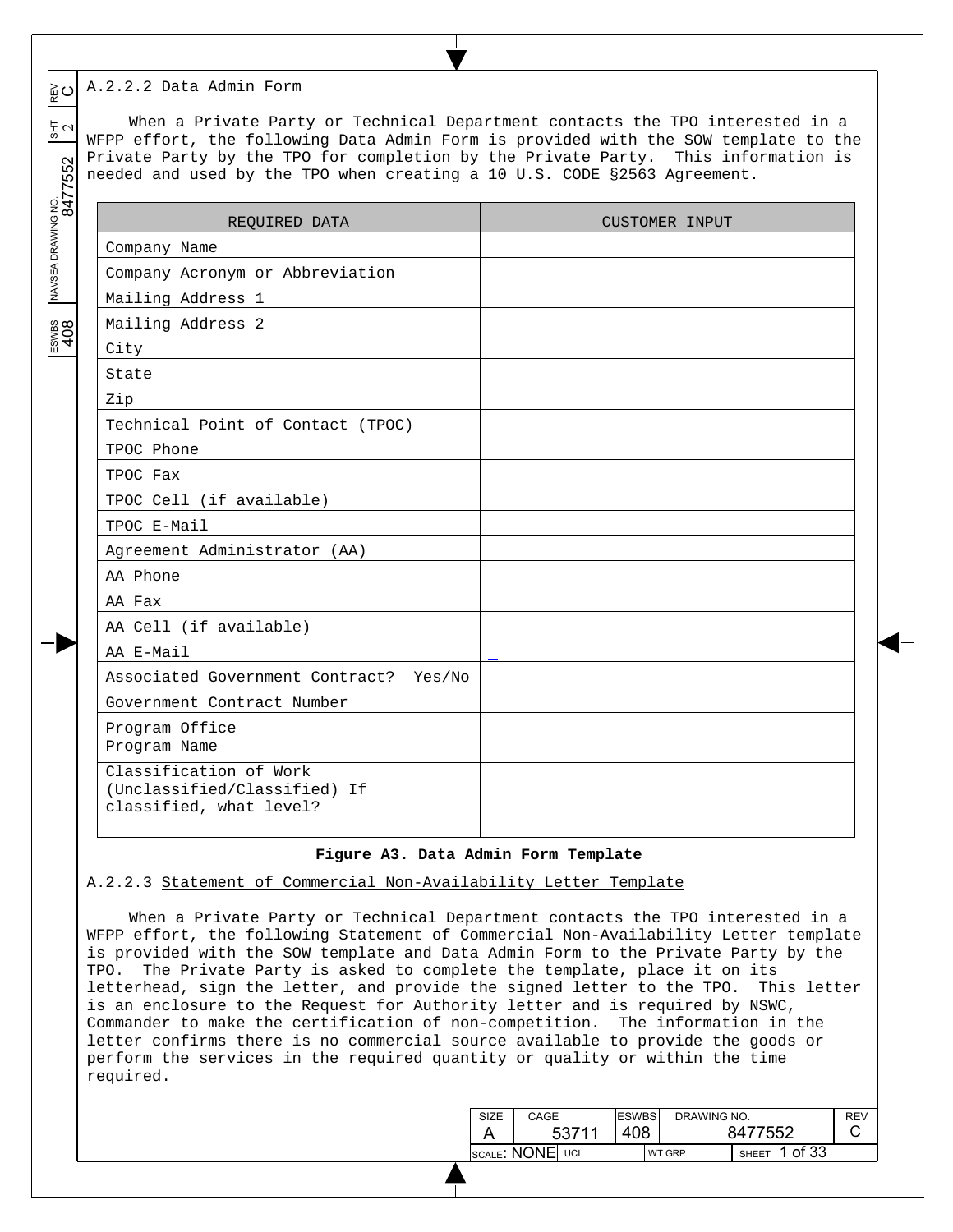|               |  | NON-AVAILABILITY FROM U.S. COMMERCIAL SOURCES |  |  |  |  |  |
|---------------|--|-----------------------------------------------|--|--|--|--|--|
| DETERMINATION |  |                                               |  |  |  |  |  |

[Date]

 $\overline{\phantom{a}}$  $\overline{\phantom{a}}$  $\overline{\phantom{a}}$ 

≌⊂

동신

 $\overline{\phantom{a}}$  $\overline{\phantom{a}}$ 

 $\overline{\phantom{a}}$ 

ESWBS NAVSEA DRAWING NO.  $\frac{1}{817}$  REV 8477552 2

 $\frac{200}{408}$ 

NAVAL SURFACE WARFARE CENTER, DAHLGREN DIVISION Melody S. Ryan CD1TP3/NSWCDD Technical Partnering Office 17632 DAHLGREN RD Suite 201 DAHLGREN VA 22448-5154

Subject: Certification of Non-Competition

Dear Ms Ryan,

[Company Name] is currently working under the [Contract Effort] that would benefit from the unique technical capabilities and expertise of Naval Surface Warfare Center, Dahlgren Division (NSWCDD). [Company Name] would like to obtain support from NSWCDD in accordance with the requirements of 10 U.S. CODE §2563.

It is our goal to retain NSWCDD expertise in areas where we find that NSWCDD is the only viable provider available with the knowledge, skills and expertise to meet our quantity, quality, and schedule requirements. As set forth in our proposed statement of work, these critical areas include:

[Add a description of what tasks need to be accomplished/services provided.]

To the best of our knowledge and belief, we hereby certify that no known U.S. commercial source is available for performing and providing the required expertise. Our company believes the procurement of these unique capabilities and services from NSWCDD will be in the best interest of the [Contract].

Should there be any questions regarding this correspondence please direct them to the undersigned at [Phone Number].

Sincerely,

[Name] [Title]

|  |  |  |  | Figure A4. Certification of Non-Competition Template |  |
|--|--|--|--|------------------------------------------------------|--|
|--|--|--|--|------------------------------------------------------|--|

| SIZE | CAGE            |       | <b>ESWBS</b> | DRAWING NO. |              |         | <b>REV</b> |
|------|-----------------|-------|--------------|-------------|--------------|---------|------------|
|      |                 | 53711 | 408          |             | 8477552      |         |            |
|      | SCALE: NONE UCI |       |              | WT GRP      | <b>SHEFT</b> | 1 of 33 |            |